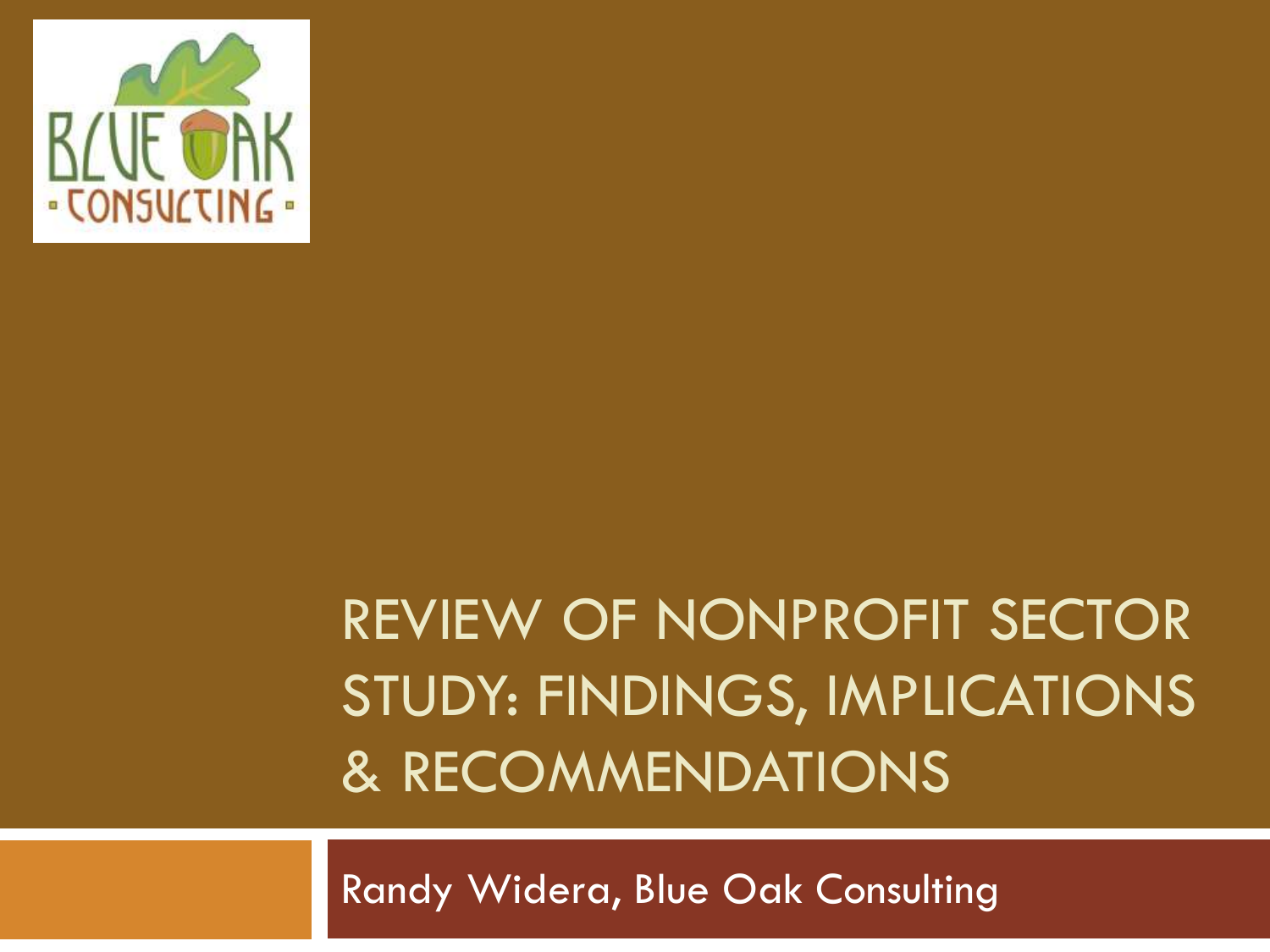## **ORGANIZATION ASSESSMENT (OA) PROJECT OVERVIEW – PART 1**



- □ The OA project takes a holistic approach to understanding Nonprofit Partner Organizations (NPOs) that specifically support and work on behalf of the state park system as a key part of their mission. The goal of the study is to answer the following questions:
	- Who are the NPOs that work with, on behalf of, and/or for California's state park system?
	- What is the financial contribution that the NPOs are currently making to state parks?
	- What is the scope and types of programmatic work done in the nonprofit sector?
	- What is their relationship to the California Department of Parks and Recreation (DPR)?
	- What are the NPOs' current organizational capacities and potential needs?

The conclusions of this study will help TAC magnify our understanding of our partners' needs and abilities, position us to offer more strategically targeted assistance, and maximize the efficiency of our resources.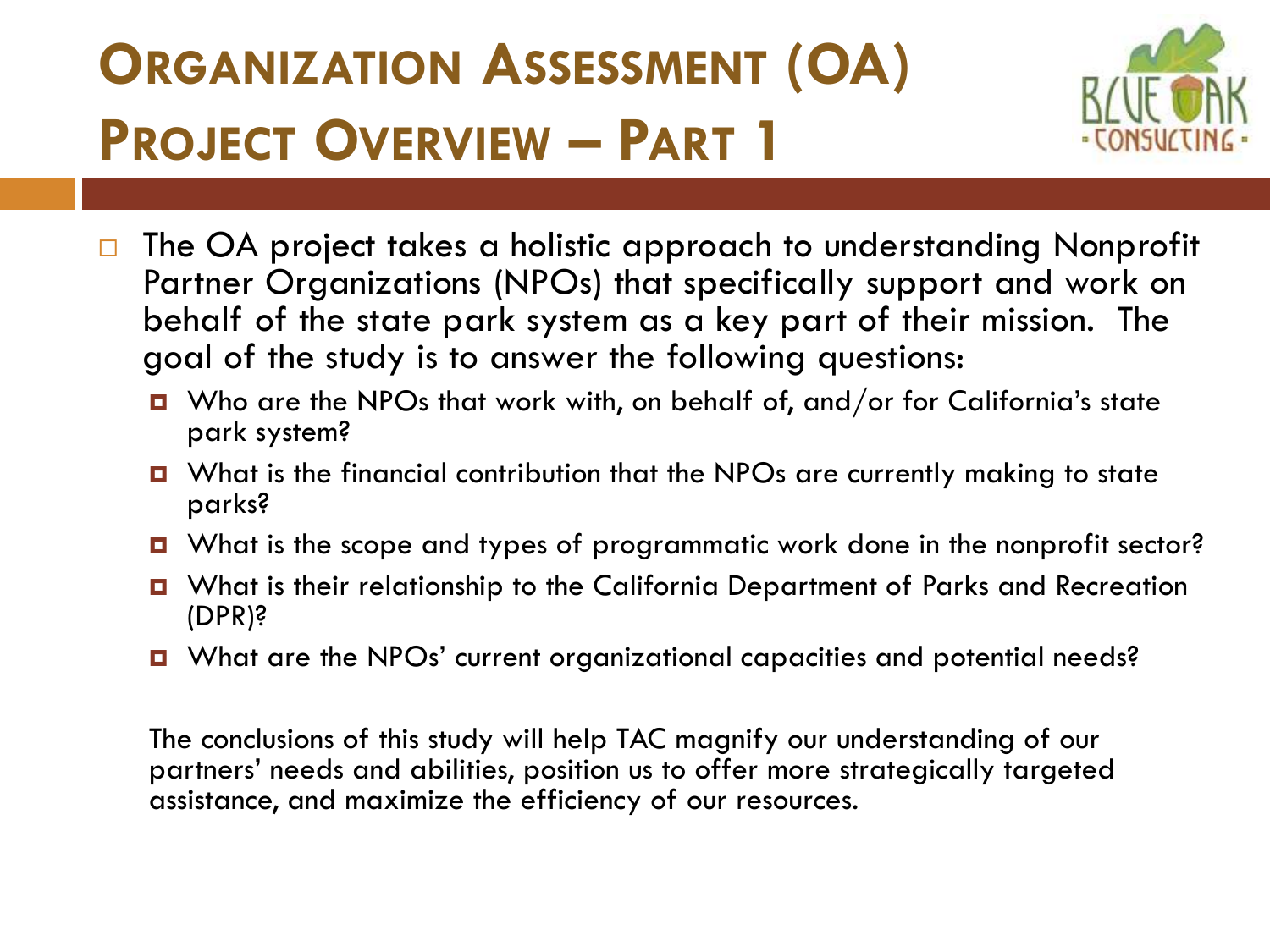## **ORGANIZATION ASSESSMENT (OA) PROJECT OVERVIEW – PART 2**



#### There were two deliverables of this project. One is a **macro-level assessment of 126 nonprofit partners**

The second is an in-depth, **individualized assessment of 21 organizations** that agreed to participate.

In determining which groups to include in the study, we selected a representative cross-section of organizations that were diverse in size, geographic location, financial support, programmatic interests/ expertise, and type of park classification being supported.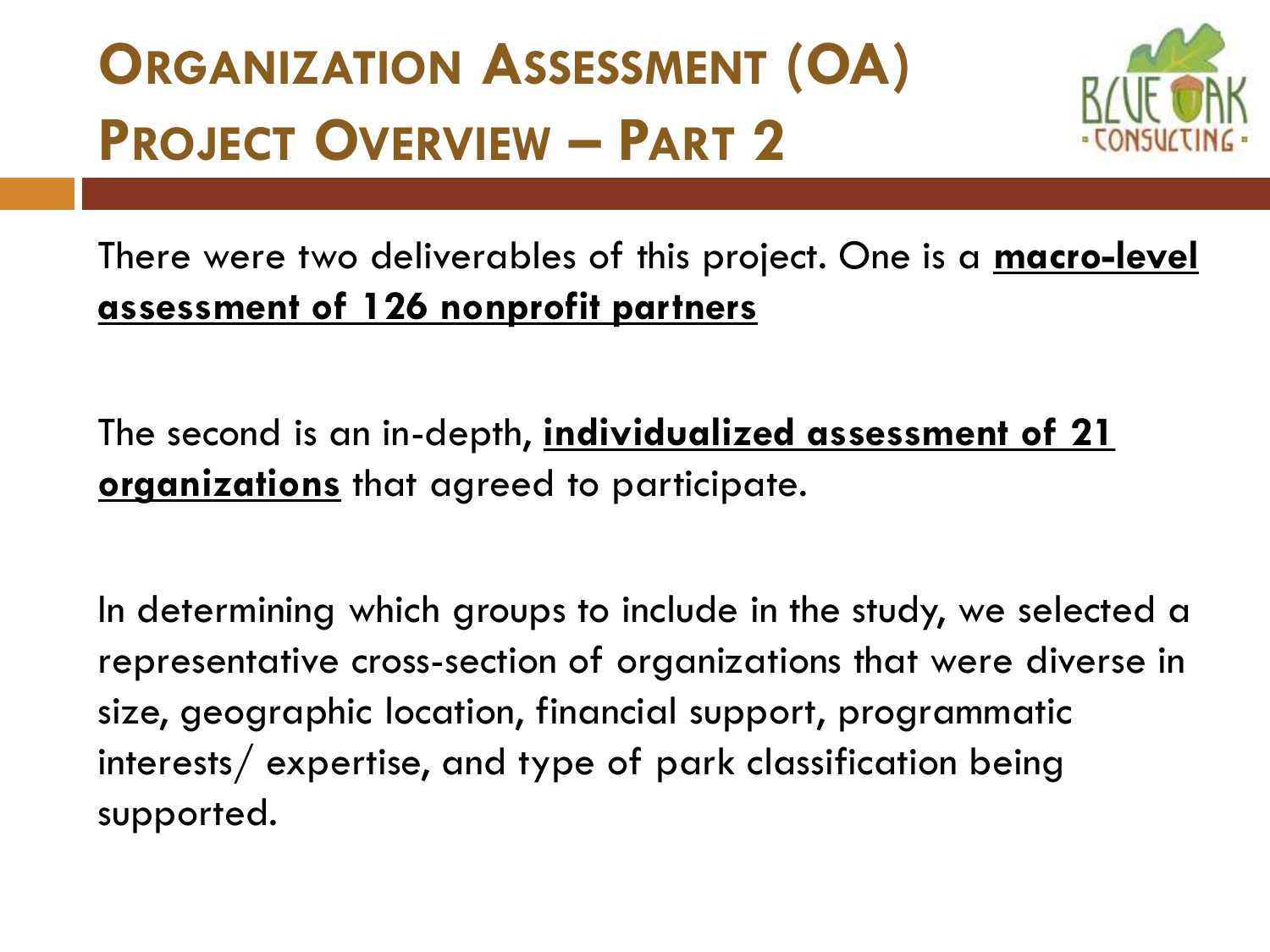

### **Profile of the NPO Sector Supporting State Parks – Section 1**

126 NPOs were identified in consultation with CSPF as representative of the network of nonprofit organizations supporting state parks. All 88 of the official cooperating associations to state parks were included, in addition to Park Operators, Concessionaires and Partners. Some NPOs have two or more of these roles. **The following is a sample of some of the data we gathered.**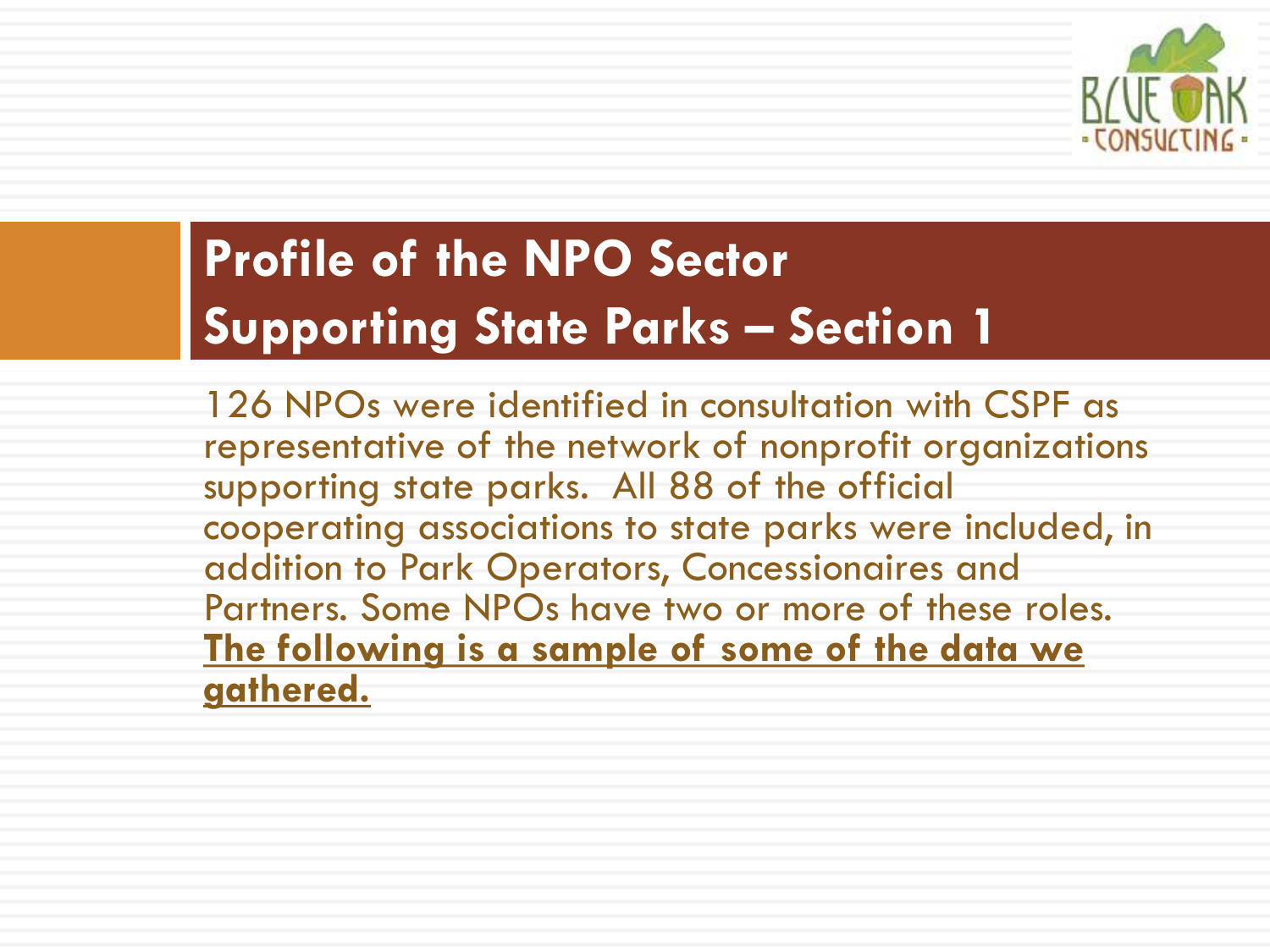## **Profile of the NPO Sector Supporting State Parks**



| 3 Large       |
|---------------|
| statewide vs. |
| 123 regional  |
| <b>NPOs</b>   |

80 Million in annual revenue

Vast volunteer base

Income mix varies statewide vs. regional NPOs

|                                                | Total Sector (N=126) | <b>Excluding Statewide NPOs</b> |
|------------------------------------------------|----------------------|---------------------------------|
| <b>Annual Gross Revenue</b>                    | \$80,641,355         | \$46,825,857                    |
| <b>Total Net Assets</b>                        | \$213,965,639        | \$95,295,236                    |
| <b>Number of Board Members</b>                 | 1,025                | 971                             |
| <b>Total Number of Individuals</b><br>Employed | 865                  | 727                             |
| <b>Total Number of Volunteers</b>              | 54,920               | 13,767                          |
| <b>Revenue Sources</b>                         |                      |                                 |
| Income from Contributions and<br>Grants        | \$53,580,103 (70%)   | \$23,892,356 (56%)              |
| Income from Program Services                   | \$12,117,190 (15%)   | \$12,116,190 (28%)              |
| Investment Income                              | \$3,510,574 (5%)     | \$560,729 (1%)                  |
| Other Revenue (includes retail)                | \$7,333,123 (10%)    | \$6,184,819 (14%)               |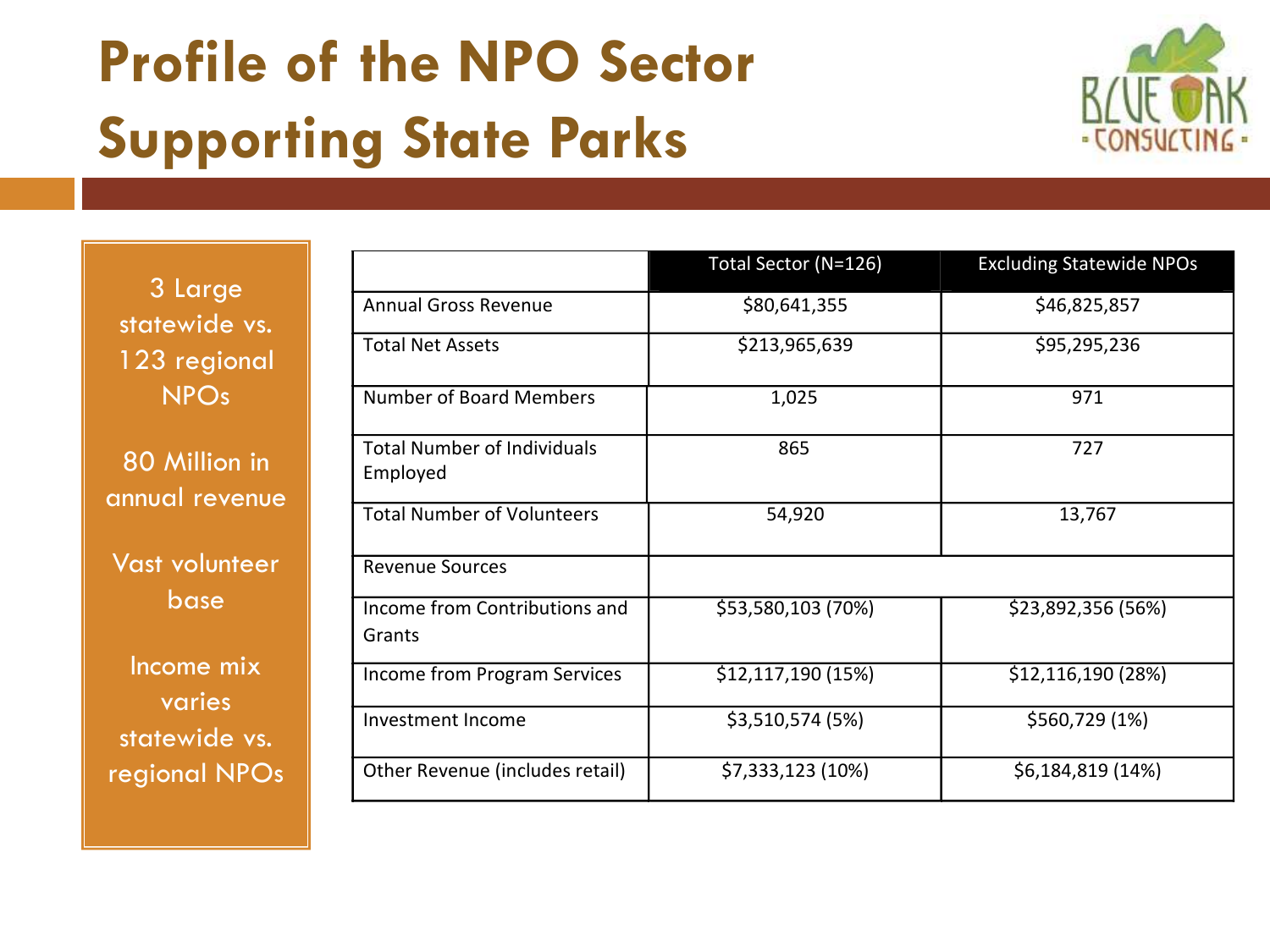# NPO Annual Gross Income



The sector is overwhelmingly dominated by organizations with relatively small financial resources. 44% of the sector has annual gross incomes of \$50,000 or less.

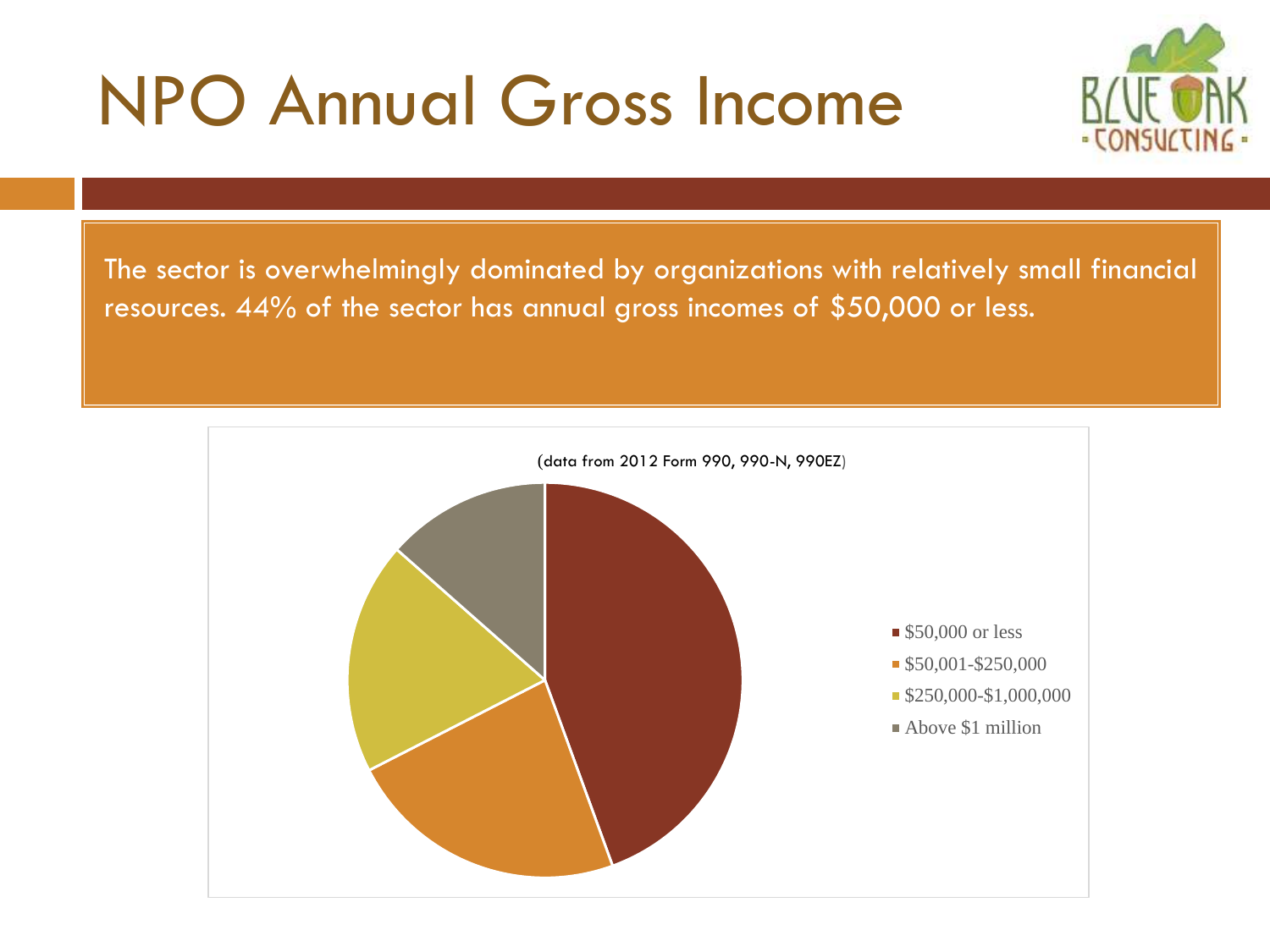# NPO Year of Formation



Growth of the NPO sector supporting state parks exploded in the 1970s and 1980s, largely coinciding with the growth of the state park system itself as well as larger trends in the growth of nonprofits.

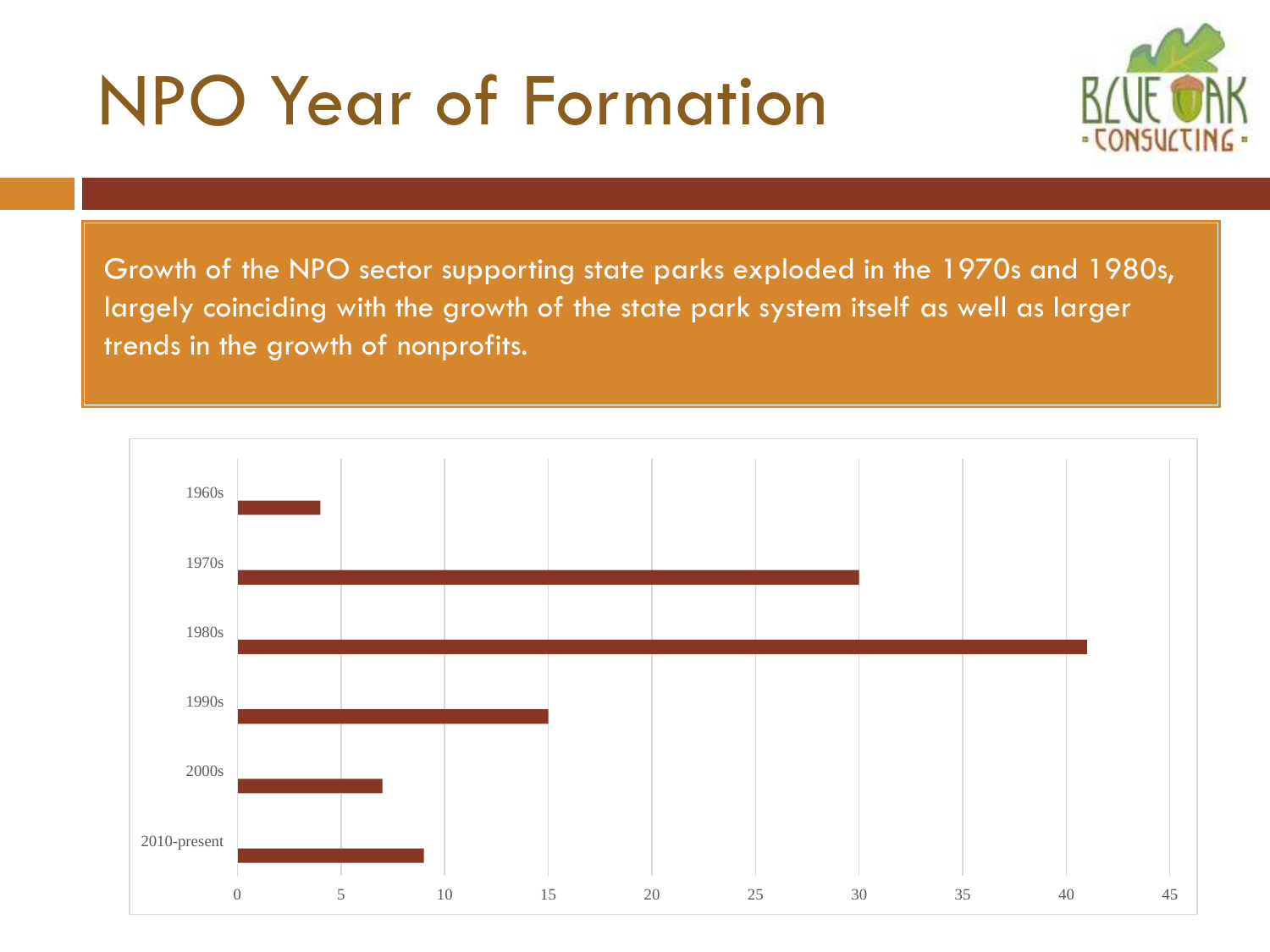## **Visitation & Revenue of Parks Supported by the NPO Sector**



NPOs have the ability to reach nearly every visitor to California State Parks. (Source: *California Department of Parks and Recreation. California Department of Parks and Recreation California State Park System Statistical Report Fiscal Year 2011-12)*

| <b>Visitation</b>        | FY 2011/12 | $%$ of<br>total |
|--------------------------|------------|-----------------|
| Paid Day Use:            | 16,142,801 | 87%             |
| Free Day Use:            | 40,620,453 | 94%             |
| Camping:                 | 5,468,517  | 90%             |
| <b>Total Visitation:</b> | 62,231,771 | 92%             |

| Revenue           | FY 2011/12      | % of<br>total |  |
|-------------------|-----------------|---------------|--|
| <b>User Fees:</b> | \$83,167,313.00 | 92%           |  |
| Concessions:      | \$10,569,409.00 | 83%           |  |
| Misc:             | \$19,202.00     | 17%           |  |
| Total:            | \$93,755,924.00 | 90%           |  |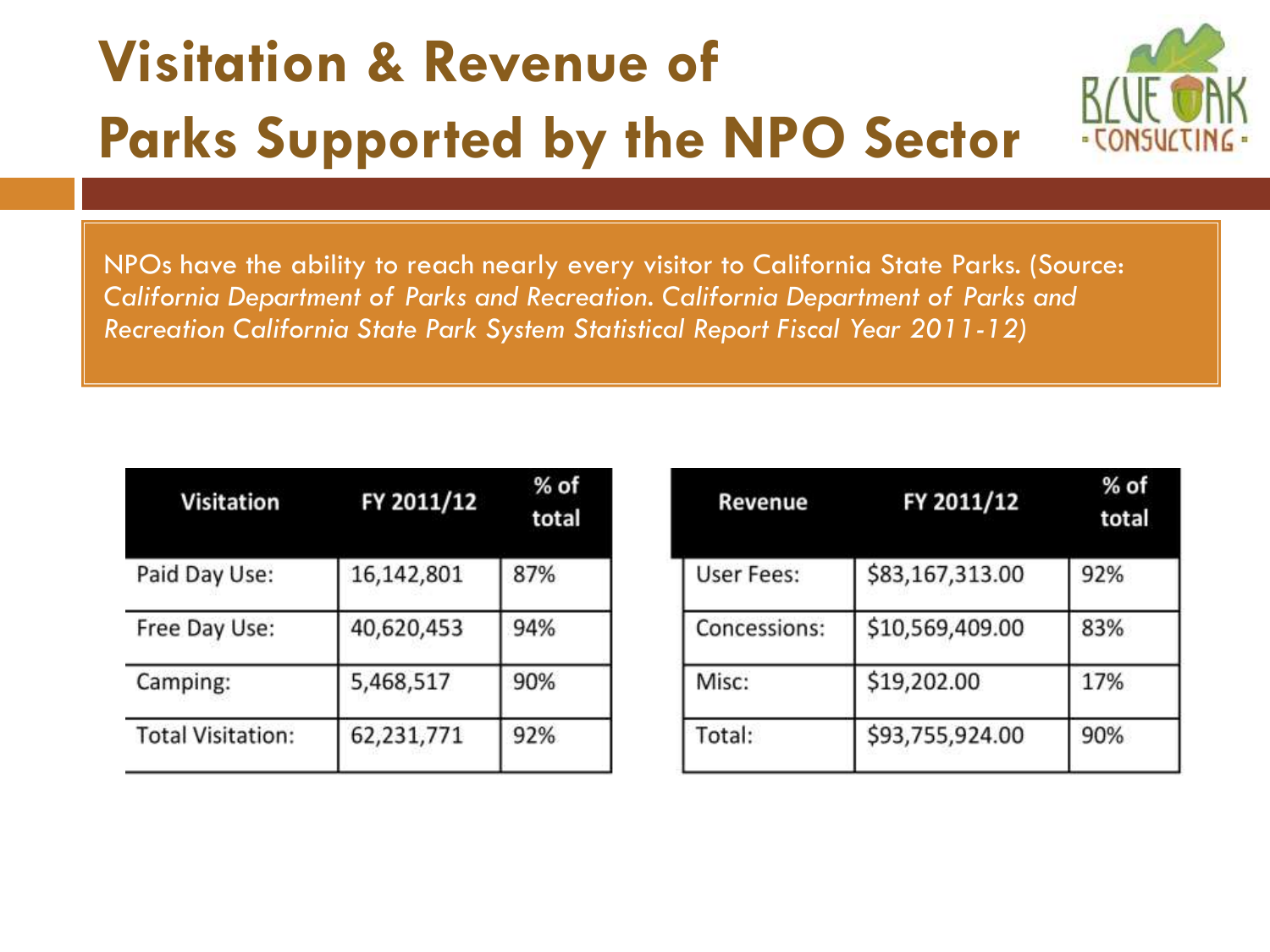## **Geographic Distribution of Parks Supported by NPOs**



Based on this study, organizations are affiliated with parks that are located in 45 of 56 counties.

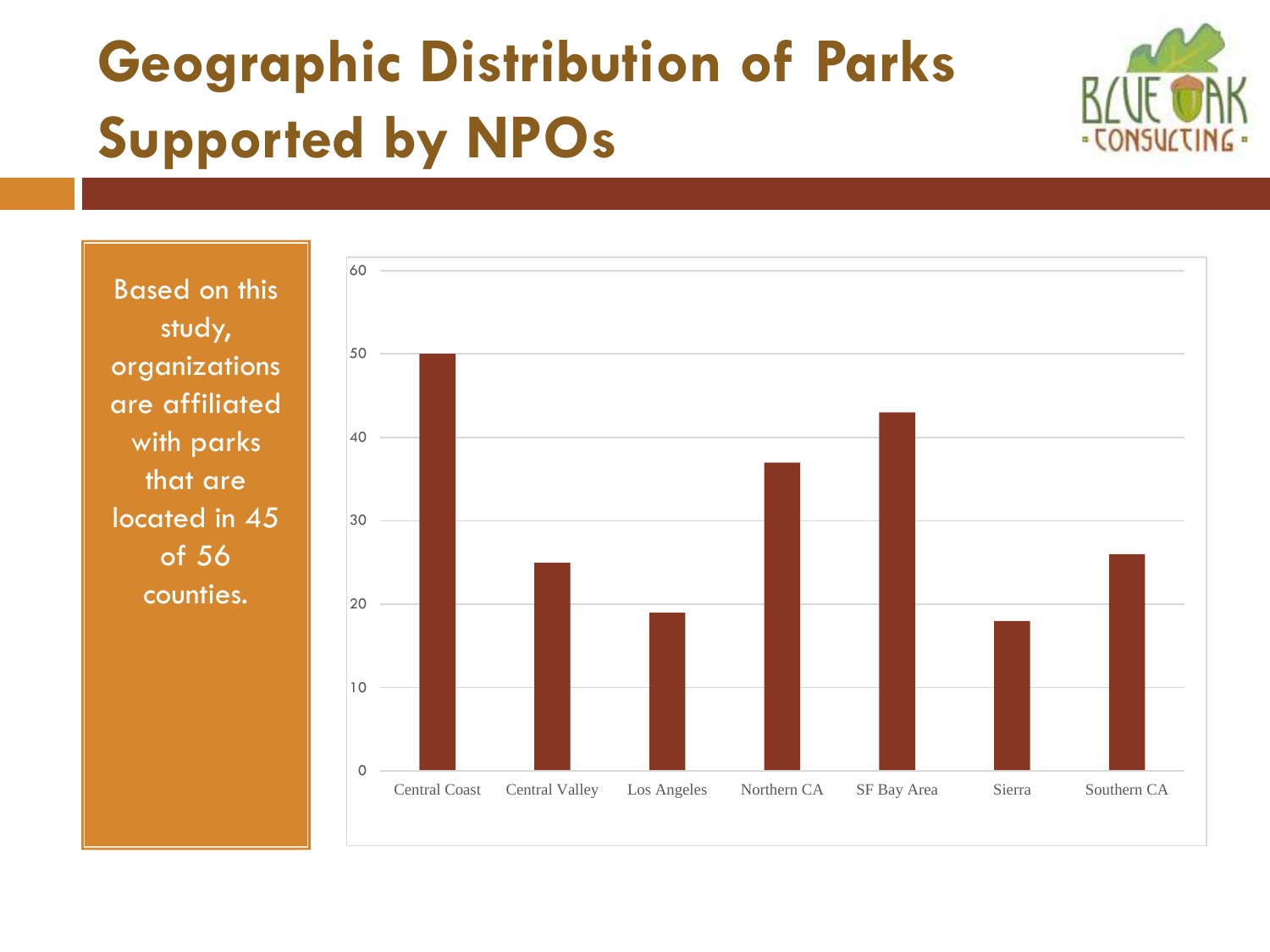## **Park Type Supported by NPOs**



NPOs support nearly every type of State Park Unit.

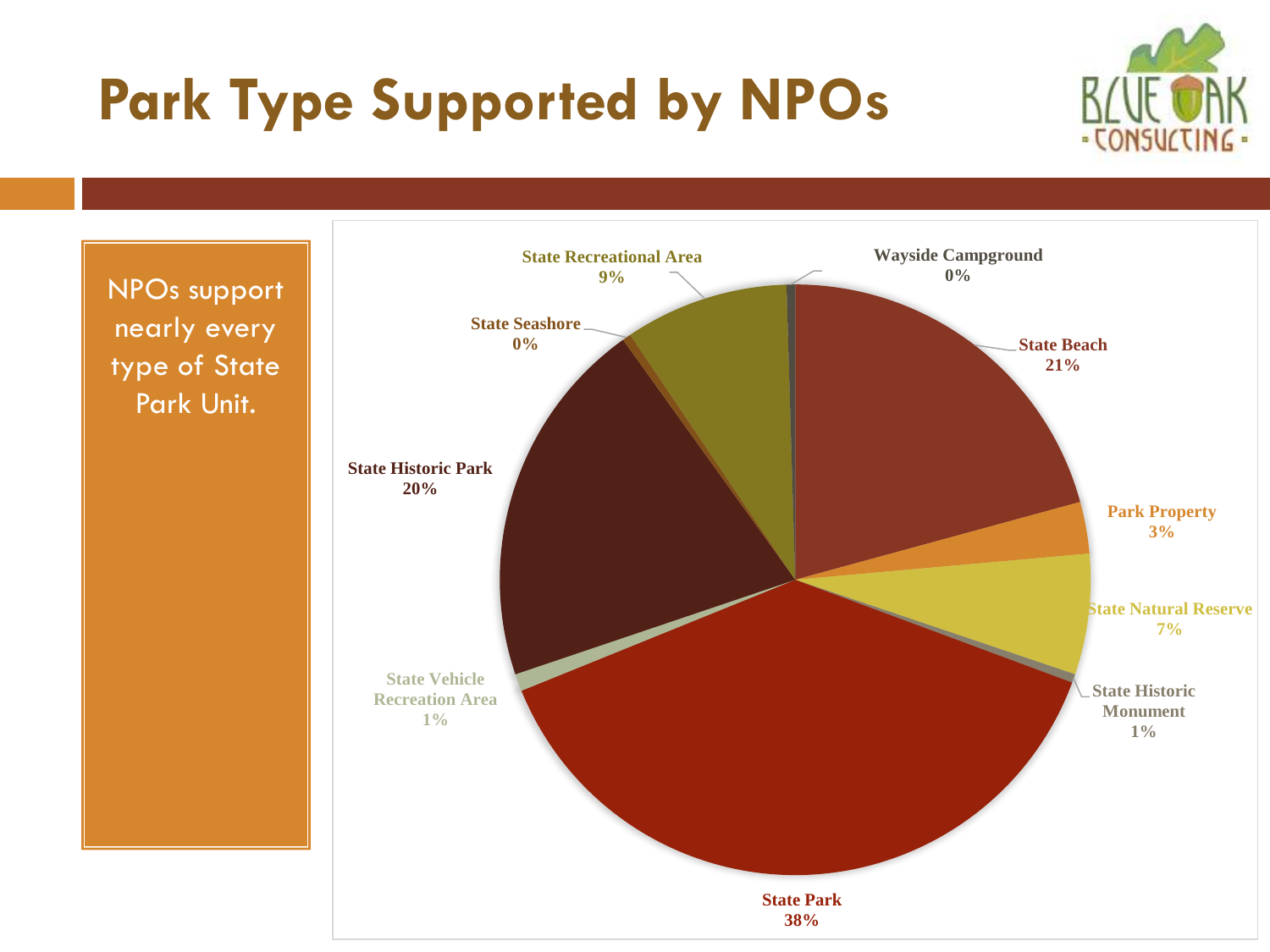### Overall NPO Sector Observations



This is a First-time baseline study that captures most of the NPOs. Future studies could capture more NPOs and enable us to view the change over time of their overall impact and trends.

- Sector has substantial fiscal resources
- □ Sector is weighted toward NPOs that have small budgets, which can be relative to the needs of the park(s) they serve
- □ Sector currently supports almost every State Park and Park type and has the ability to reach almost every visitor
- $\Box$  The growth and history of the sector is linked to the needs and history of CSPs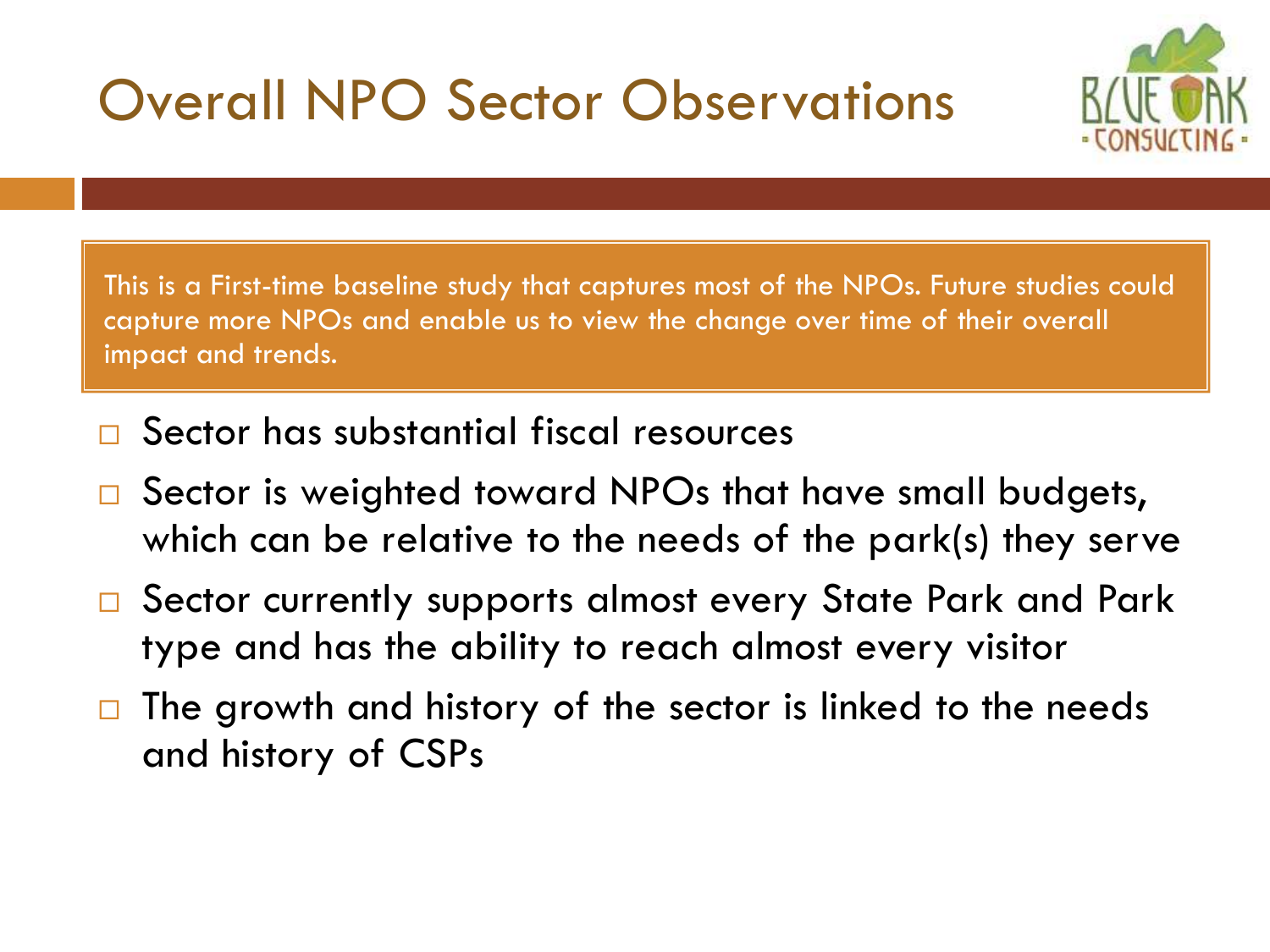

### **Sector Survey of Program Areas and Impacts – Section 2**

To measure the impact of the sector all 126 NPOs were invited to participate in a survey of program areas that they support within California state parks.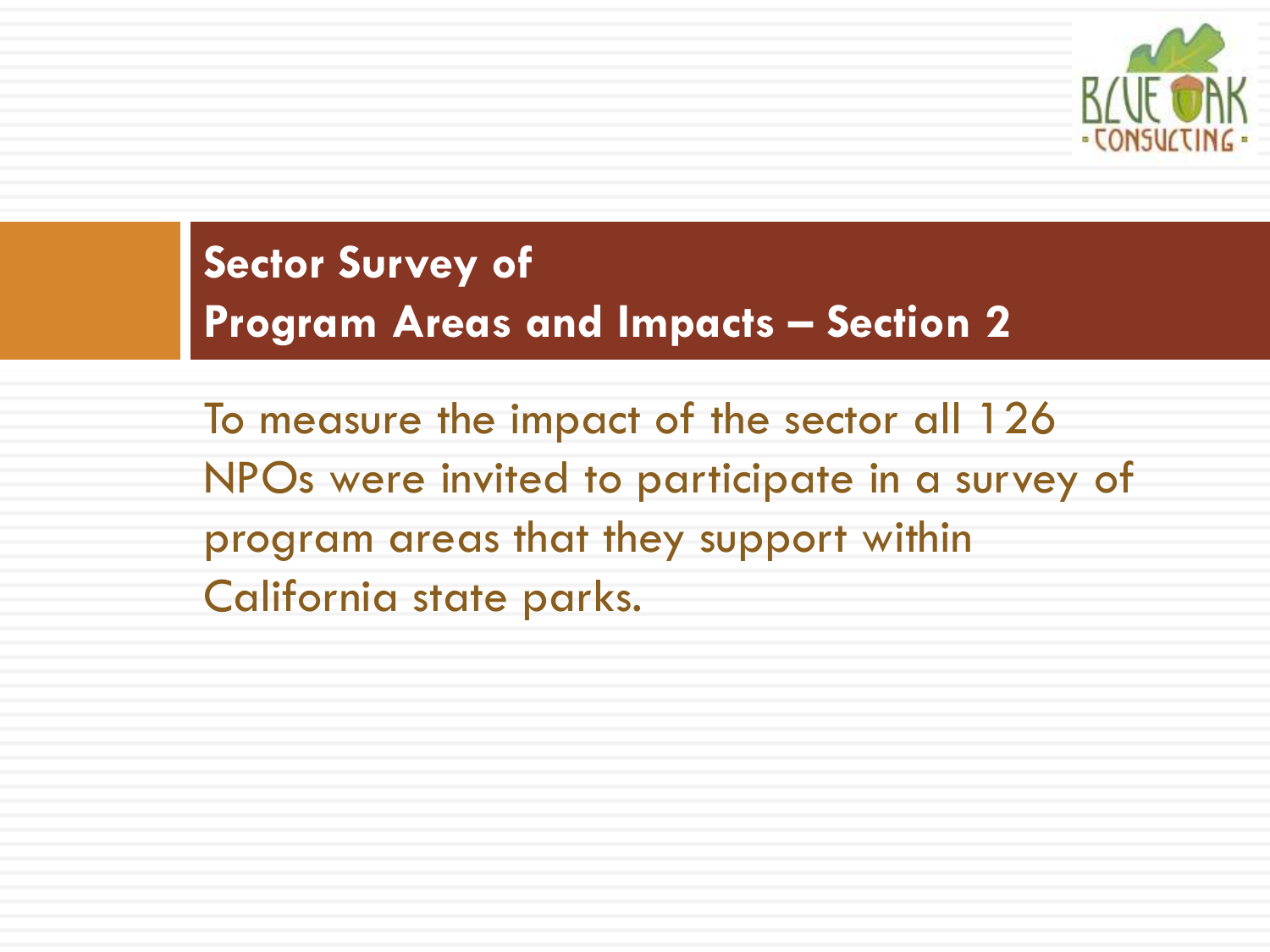## **Sector Survey of Program Areas and Impacts** - Part 1



These numbers represent the responses of 54 groups or 43% of the NPO sector that supports DPR.

| % of NOPs | # of NPOs | Program / Impact                                                                                      |
|-----------|-----------|-------------------------------------------------------------------------------------------------------|
| 94%       | 51        | Fund and/or support park interpretive and volunteer programs<br>(including planning)                  |
| 87%       | 47        | Provide outreach and community awareness for park events,<br>amenities, programs, etc.                |
| 83%       | 45        | Fund DPR interpretive projects (visitor centers, exhibits, etc.)                                      |
| 81%       | 44        | Provide retail sales within and/or online at California's state parks<br>(park store, firewood, etc.) |
| 65%       | 35        | Provide own interpretive/educational programs within California's<br>state parks                      |
| 65%       | 35        | Provide advocacy on behalf of California's state parks and/or<br>specific parks unit(s)               |
| 63%       | 34        | Fund DPR natural restoration and/or stewardship projects                                              |
| 61%       | 33        | Fund DPR cost of operations of park facilities                                                        |
| 61%       | 33        | Fund access to California's state parks for under-served<br>populations and schools                   |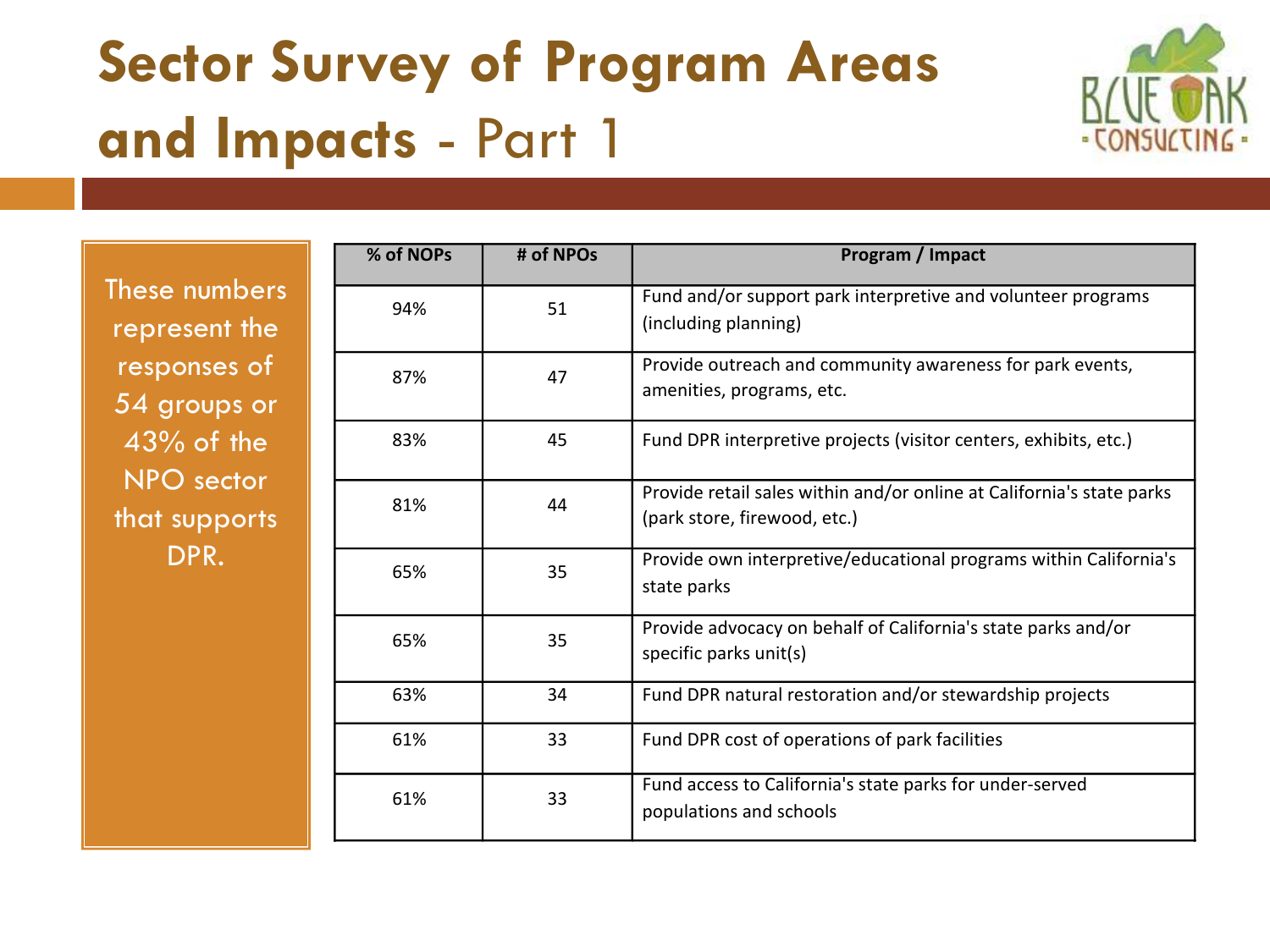## **Sector Survey of Program Areas and Impacts** – Part 2



Even very small NPO's will have a great diversity of programs and impacts.

| % of NOPs | # of NPOs | Program / Impact                                                                                                                               |
|-----------|-----------|------------------------------------------------------------------------------------------------------------------------------------------------|
| 57%       | 31        | Fund DPR cultural restoration and/or stewardship projects                                                                                      |
| 50%       | 27        | Provide fee-for-service programs within California's state parks<br>(ticked events, tours, seminars, outdoor education, sponsorships,<br>etc.) |
| 28%       | 15        | Provide operations of entire or partial state park units (operating<br>and/or management agreements)                                           |
| 17%       | 9         | Fund land acquisition for DPR                                                                                                                  |
| 15%       | 8         | Fund and/or provide training for capacity building to other<br>organizations that support state parks                                          |
| 15%       | 8         | Provide grants/funding to other organizations for support of<br>California's state parks                                                       |
| 11%       | 6         | Operate as a DPR concessionaire, in addition to nonprofit role                                                                                 |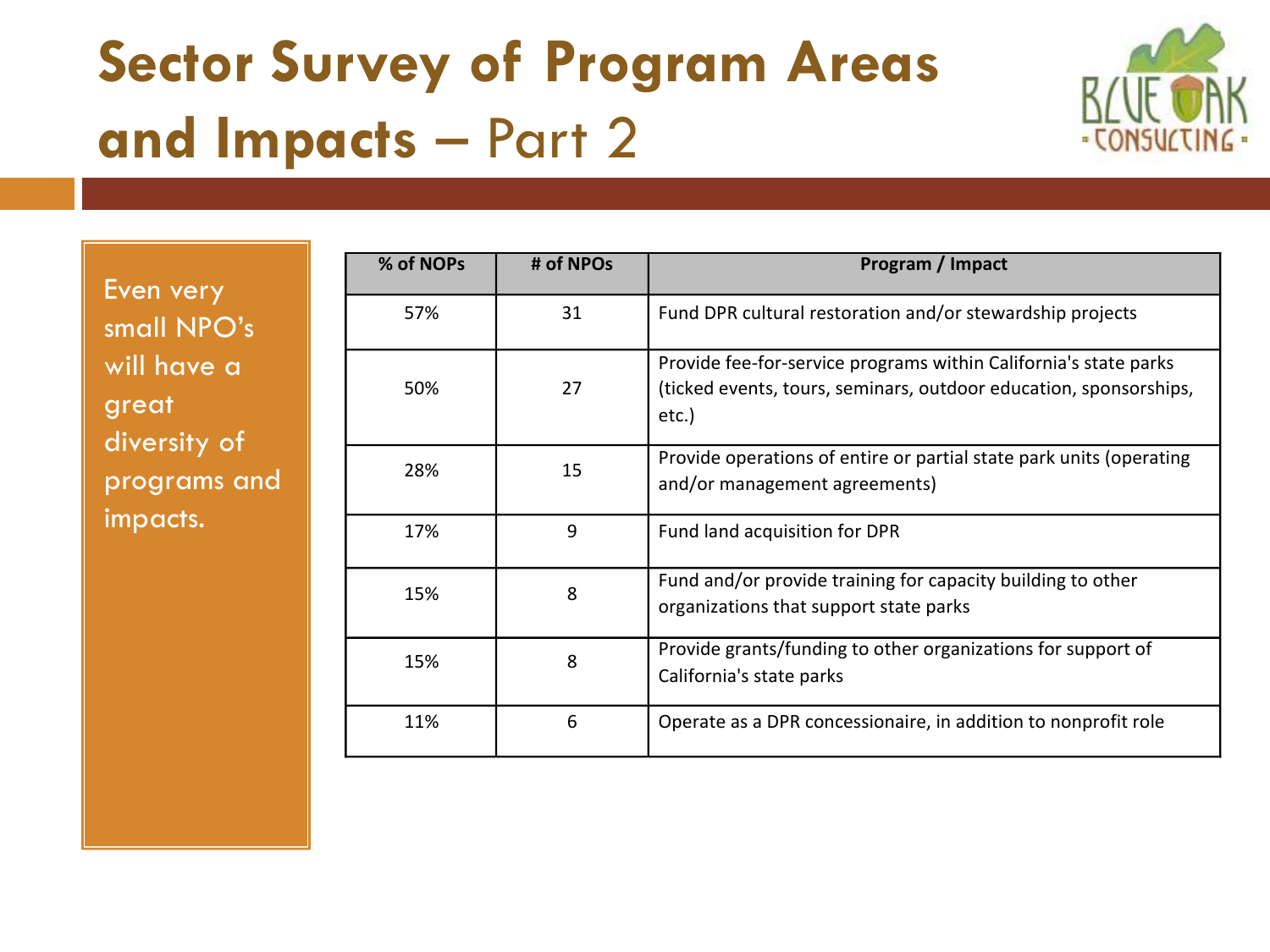## **Program and Impact Observations**



- As a sector NPOs are funding as well as managing almost all aspects of state parks programs, projects, and operations.
- In general, the programs of NPOs reflect the needs and opportunities of their partner park(s). Even small NPOs strive to provide a wide verity of programs and impact, sometimes sacrificing the ability to focus on greater success with fewer initiatives.
- Much of the sector's effort is focused on raising funds to turn over to DPR, who performs the actual programs and projects. Many NPOs fund specific DPR staff positions to do this work.
- Some of the sector's effort is focused on supporting and providing grants to other NPOs to perform programs and projects.
- With declining DPR budgets and increased visitation and needs, some NPOs have increased their support and efforts in their traditional roles within parks, in addition to taking on new roles and responsibilities.
- Historic Roles: Funding Interpretation, Stewardship & Restoration Programs and Projects, Advocacy, Interpretive Sales, Outreach, and Land Acquisition
- Emerging Roles: Funding Park Operations, Becoming Park Operators & Concessionaires, Provide Own Programs, and Fund Other NPOs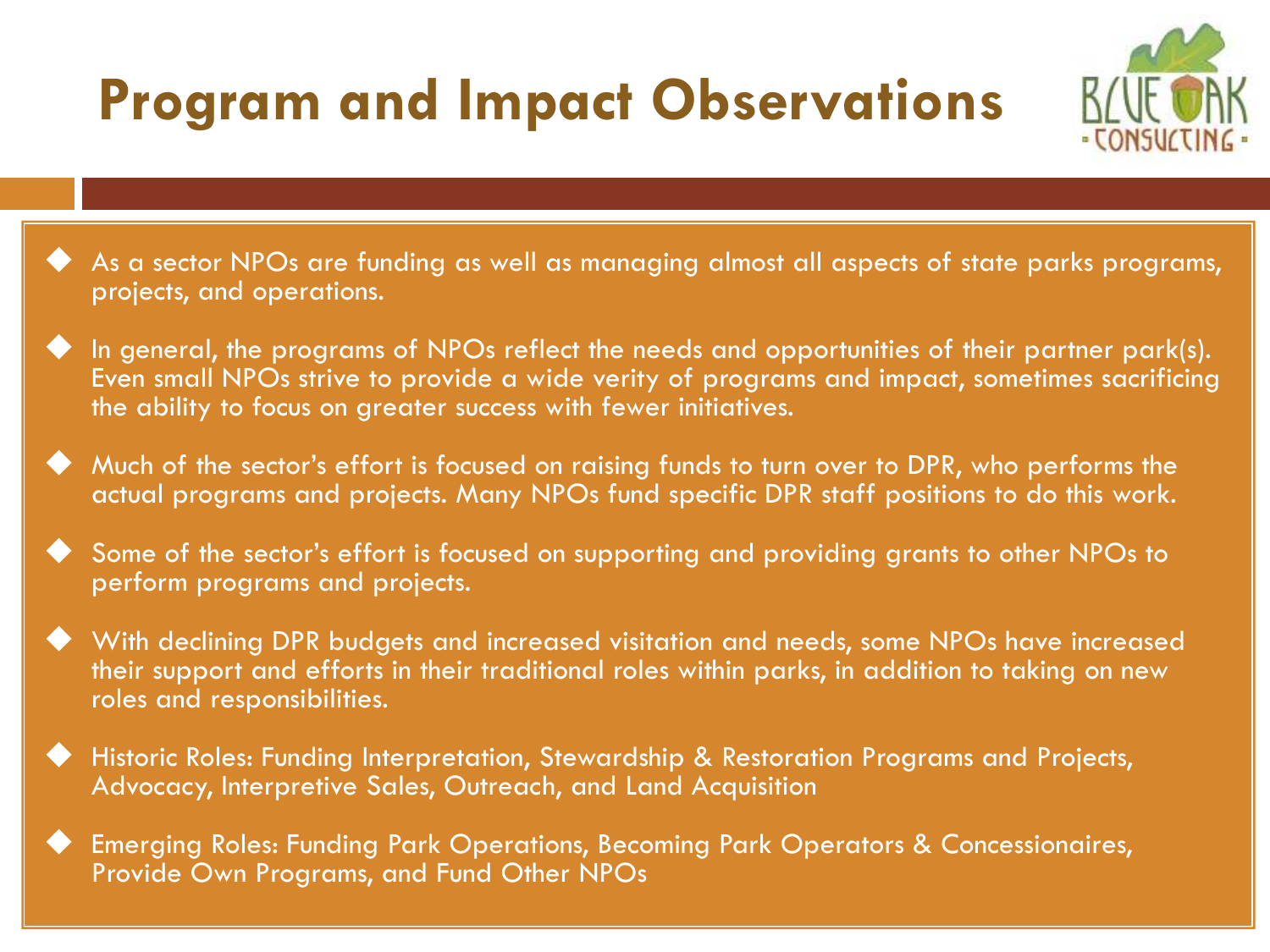

### **Nonprofit Sector Organizational Readiness and Best Practices – Section 3A**

A key part of our study was a thorough Organizational Assessment (OA) of 22 groups from the sector. The objective of this project was to assess each group's organizational readiness and attention to nonprofit management best practices, and then provide a snapshot of all of the groups as a representation of the sector. In addition, this review will be used by CSPF's Technical Assistance Center to identify areas in need of capacity building for the sector.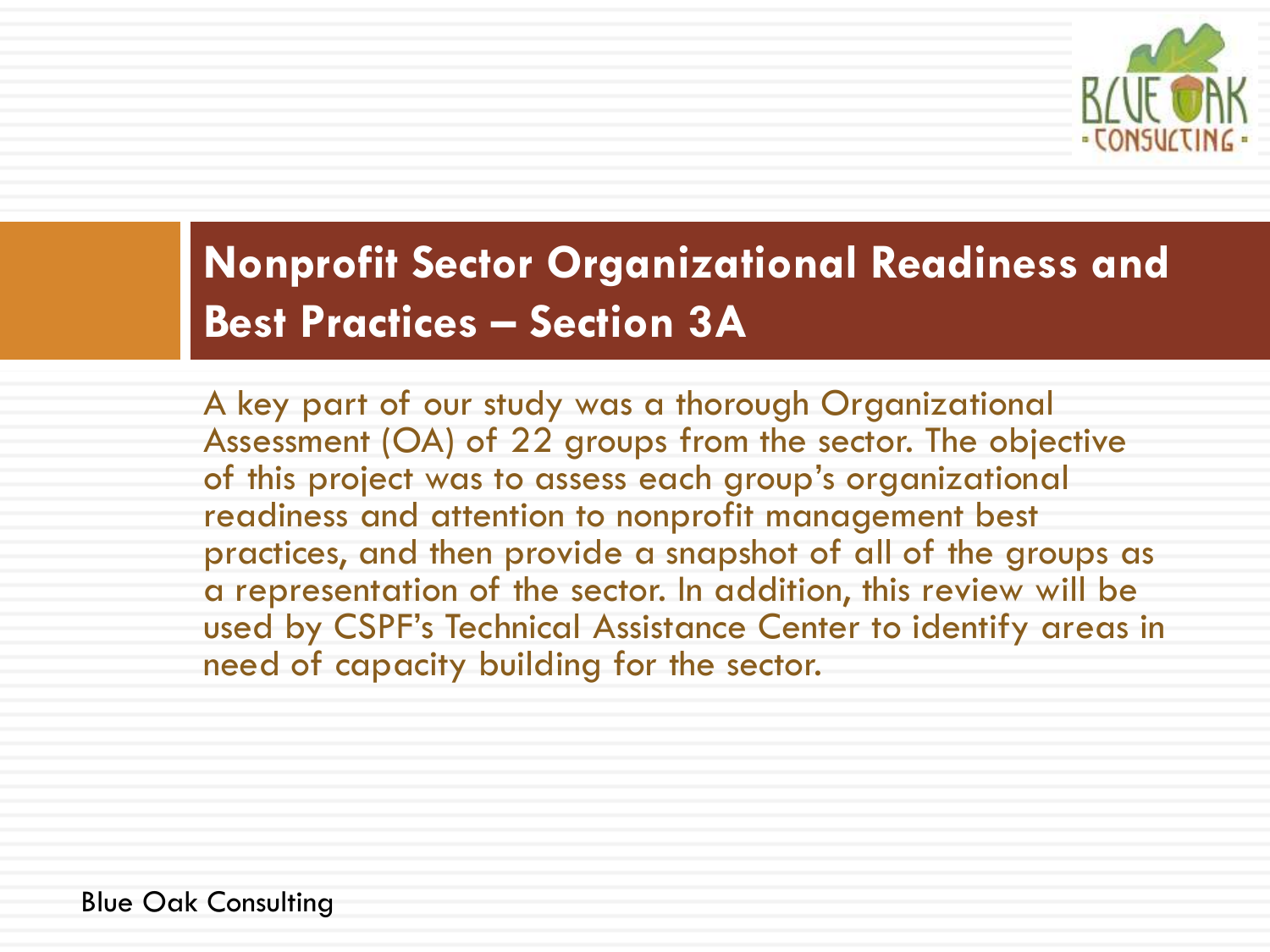## **Nonprofit Sector Organizational Readiness and Best Practices**



Profile of the organizations that participated in an in-depth **Organizationa** l Assessment

| Total NPOs to undergo a comprehensive Organizational Assessment (OA) | 22             |
|----------------------------------------------------------------------|----------------|
| Sample size of the total NPO sector (126 organizations)              | 17%            |
| Number of Board Members for all groups                               | 138            |
| Number of Total Employees for all groups                             | 194            |
| Number of groups with no employees                                   | 7              |
| Number of groups with employees                                      | 15             |
| Number of Members/Donors                                             | 4,364          |
| Most recent year 990 Gross revenue                                   | \$4,766,790.00 |
| Most recent year 990 Net Assets                                      | \$4,212,285.00 |
| OA NPOs with a DPR Cooperating Association Contract                  | 19             |
| OA NPOs with a DPR Operating Agreement                               | 6              |
| OA NPOs with a DPR Concessions Contract                              | $\overline{4}$ |
| OA NPOs that are a Park Partner                                      | 1              |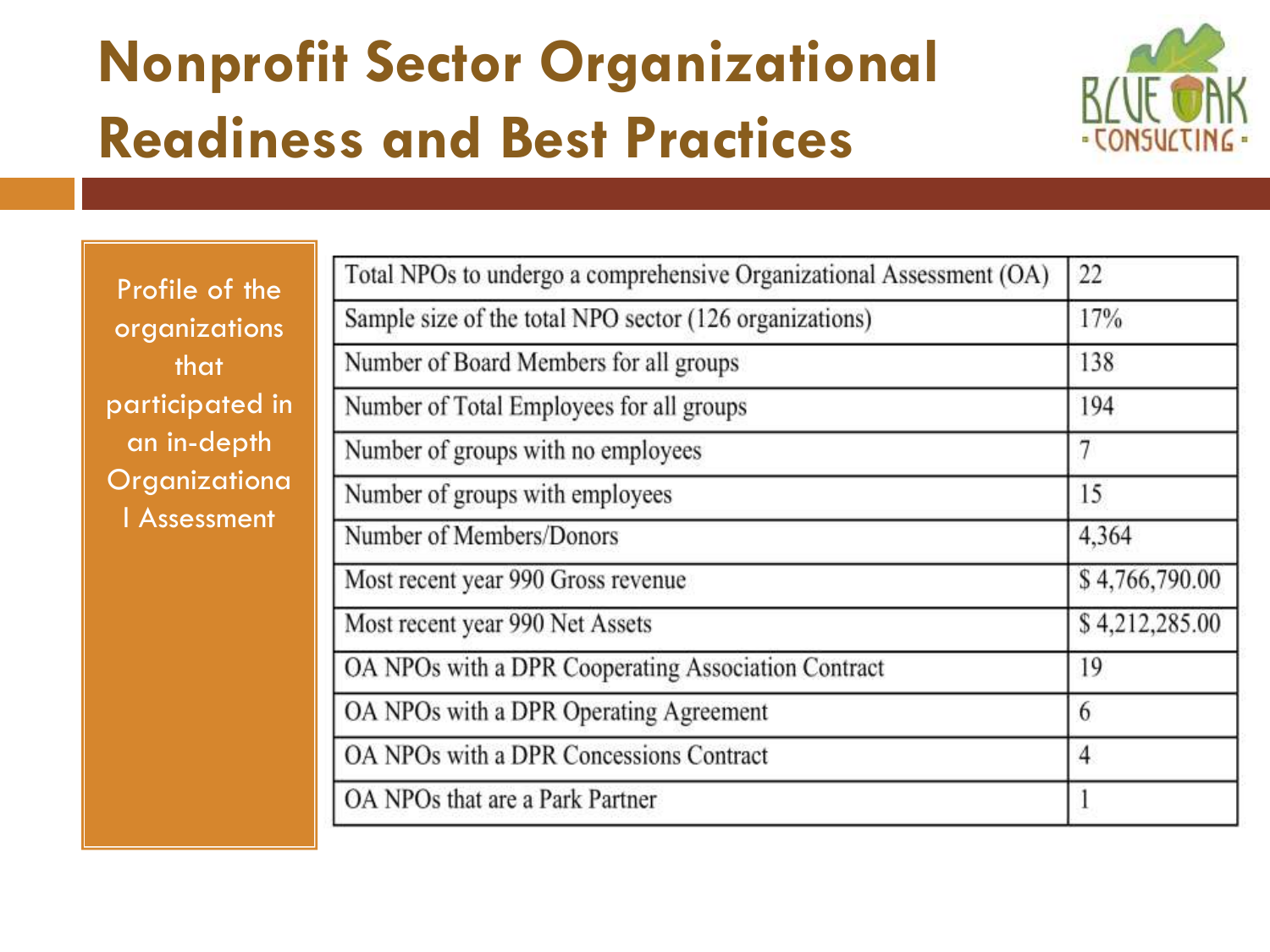## **Review of NPOs Best Practices** Governance



Lead contacts provided volumes of documents and answered many questions.

| % of NPOs | Governance                              |
|-----------|-----------------------------------------|
| 100%      | <b>Bylaws</b>                           |
| 95%       | Directors' and Officers' Insurance      |
| 90%       | <b>Standing Committees</b>              |
| 86%       | <b>Conflict of Interest Policy</b>      |
| 81%       | <b>Board Manual</b>                     |
| 81%       | <b>Cooperating Association Contract</b> |
| 67%       | <b>Strategic Plan</b>                   |
| 57%       | <b>Term Limits</b>                      |
| 52%       | Human Resources Manual                  |
| 29%       | <b>Board Giving Policy</b>              |
| 29%       | <b>Business Plan</b>                    |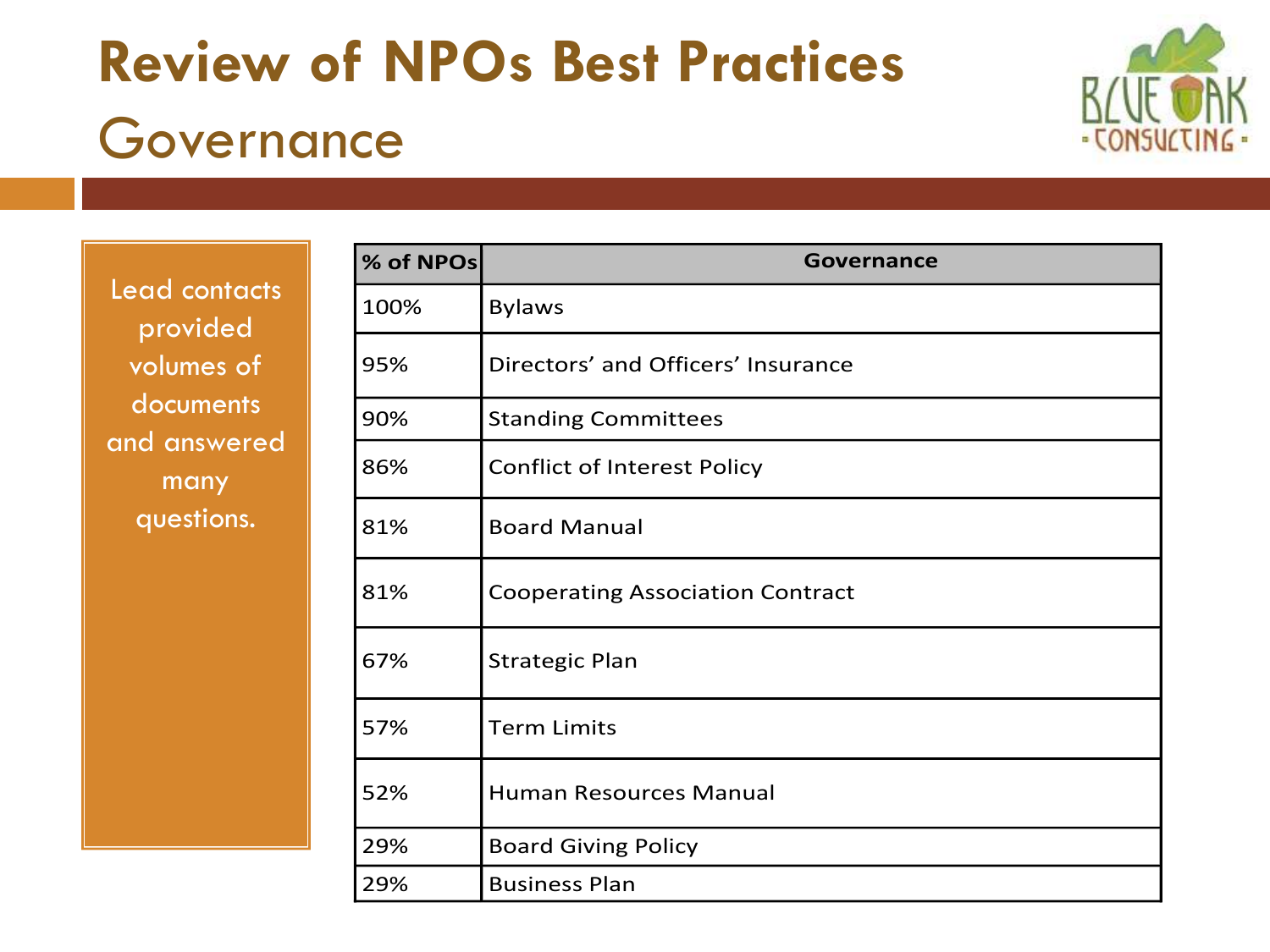# **Review of NPOs Best Practices** Fiscal Management



**Many** organizations were able to improve policies and procedures during our work together.

| 100% | <b>Fiscal Year</b>                                              |
|------|-----------------------------------------------------------------|
| 95%  | <b>Budget</b>                                                   |
| 95%  | <b>Current 990</b>                                              |
| 90%  | <b>Accounting Software</b>                                      |
| 76%  | Cooperation Association Program Annual Report -<br>DPR form 973 |
| 67%  | <b>Finance Committee</b>                                        |
| 67%  | <b>Outside Accounting Services</b>                              |
| 43%  | <b>Current Audit</b>                                            |
| 29%  | <b>Audit Committee</b>                                          |
| 19%  | <b>Investment Policy</b>                                        |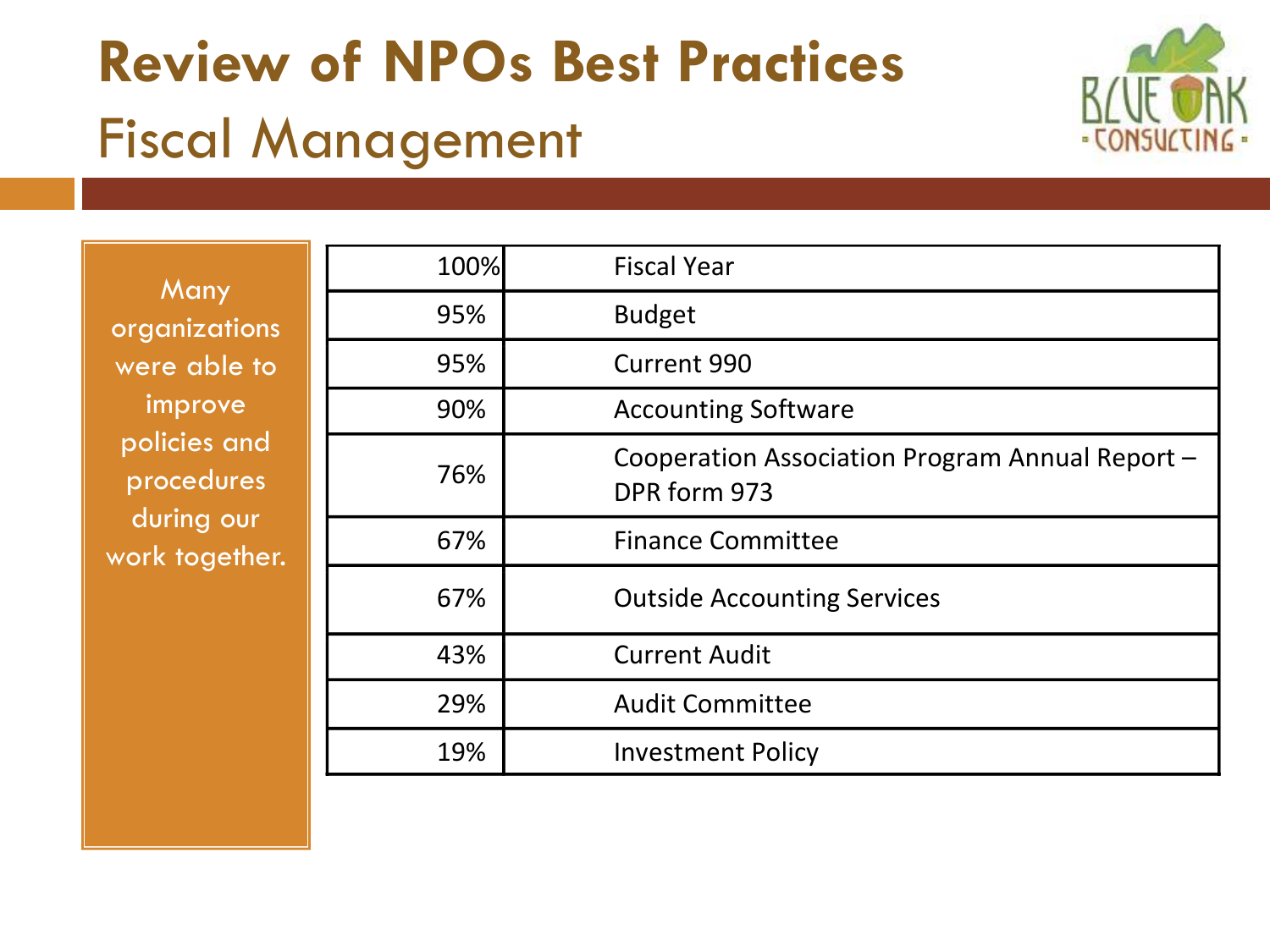## **Review of NPOs Best Practices** Development



Each group that wanted, would get a fully detailed report to share with their board and CAL. **When** possible I performed a site visit and met with organization leadership.

| 71% | <b>Donor Database</b>                |
|-----|--------------------------------------|
| 67% | Marketing and Outreach Budget/Effort |
| 62% | <b>Fundraising Committee</b>         |
| 43% | <b>Fundraising Plan</b>              |
| 33% | <b>Case Statement</b>                |
| 19% | <b>Current Capital Campaign</b>      |
| 14% | Development Staff                    |
| 14% | Endowment                            |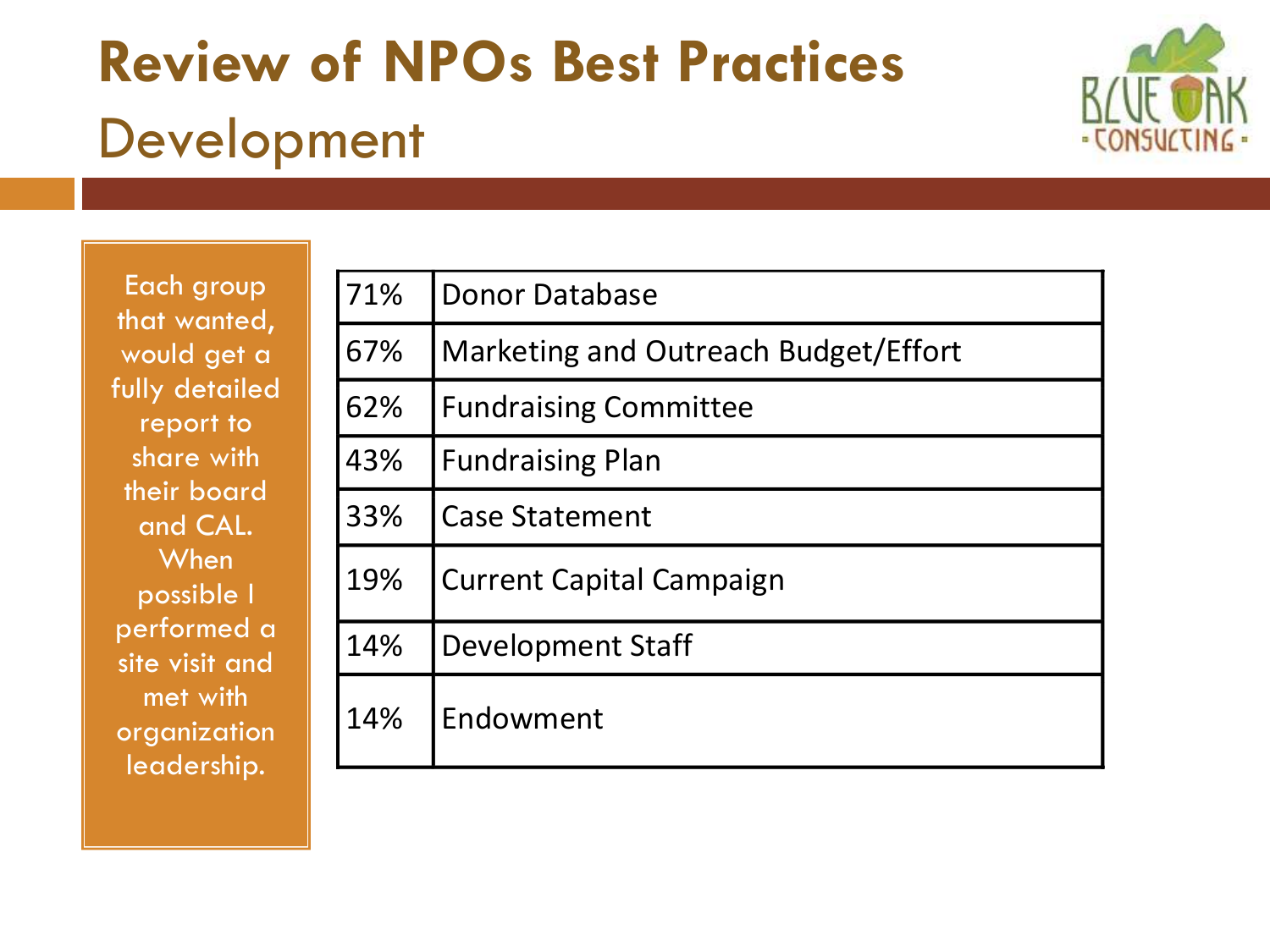## **Review of NPOs Best Practices Operations**



Every group was 100% trusting and transparent with sharing all aspects of their organization. This says volumes as to the character and nature of State Park NPOs.

| 71% | <b>Employees</b>                                                  |
|-----|-------------------------------------------------------------------|
| 62% | <b>Organizational Chart</b>                                       |
| 57% | Point of Sale System                                              |
| 57% | Volunteers (of the organization not of the park(s) they<br>serve. |
| 48% | Park Contingency Account (PCA) with State Parks                   |
| 29% | Donor Agreement                                                   |
| 29% | <b>Volunteer Manual</b>                                           |
| 21% | <b>State Parks Lease Agreement</b>                                |
| 19% | Operations Agreement / Memorandum of Understanding                |
| 10% | <b>Concessions Contract</b>                                       |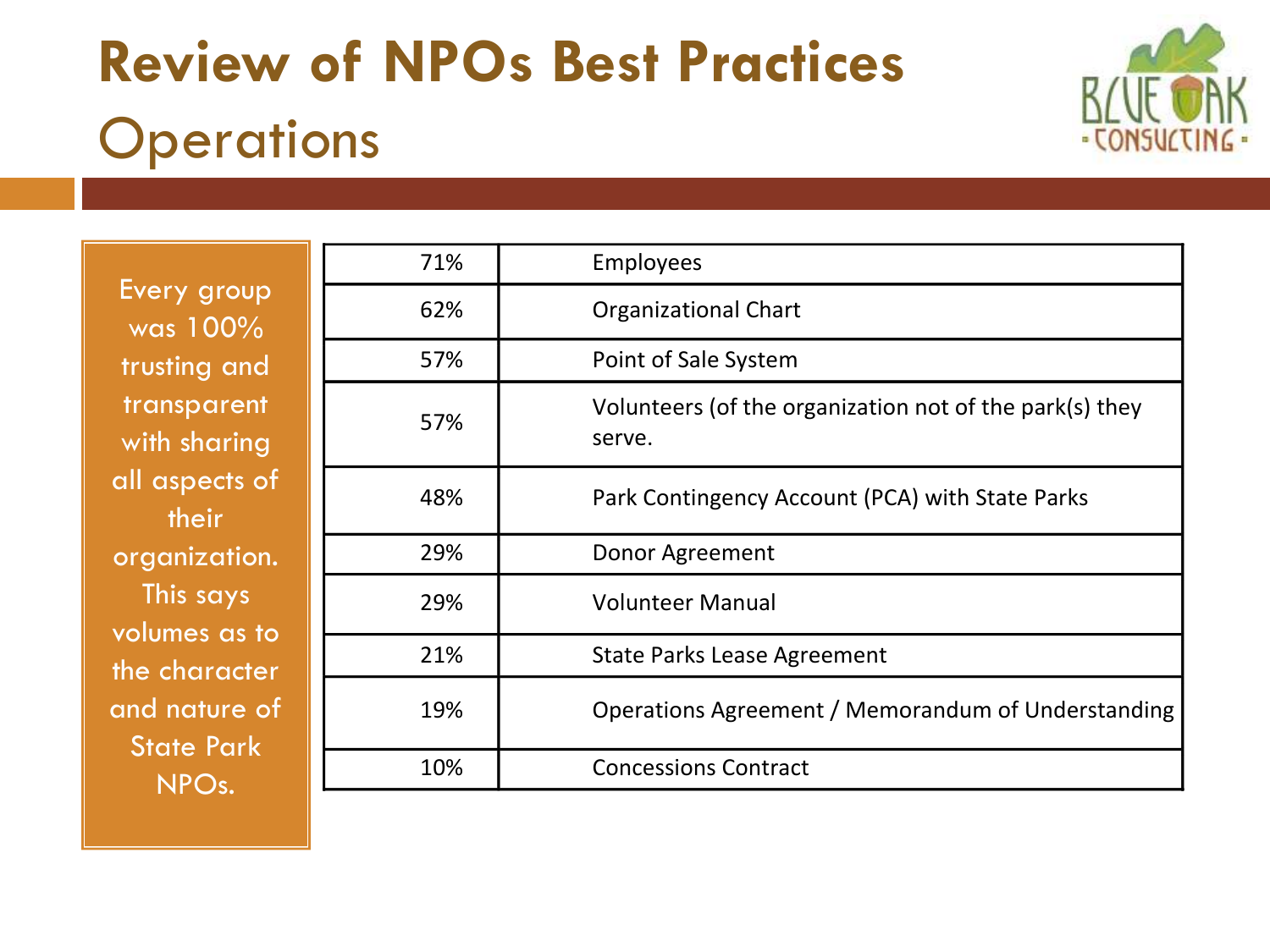## **Levels of Organizational Development and Capacity**



Upon analysis of the 22 organizations, their documentation and discussions with their lead contacts it arose that there are distinct stages of organizational development among the NPOs. It is often the transitions from one stage to the next that of drives the need for capacity building.

| <b>Stage</b>   | <b>Governing Body</b>               | <b>Staff</b>                                                        | <b>Scope of Park</b><br><b>Support</b> | <b>Income Types</b>                                                                                                                                     |
|----------------|-------------------------------------|---------------------------------------------------------------------|----------------------------------------|---------------------------------------------------------------------------------------------------------------------------------------------------------|
| -1             | Volunteer-led Board<br>of Directors | None                                                                | Park or program<br>specific            | Donation box<br>Membership<br>Retail                                                                                                                    |
| $\overline{2}$ | Volunteer-led Board<br>of Directors | Support staff                                                       | Park or program<br>specific            | Events<br>Donation box<br>Membership<br>Retail                                                                                                          |
| $\overline{3}$ | Volunteer-led Board<br>of Directors | <b>Executive Director</b>                                           | Park(s) and<br>program(s) specific     | Donation box<br>Events<br>Fundraising<br><b>Grants</b><br>Membership                                                                                    |
| $\overline{4}$ | Volunteer-led Board<br>of Directors | Executive Director,<br>and professional staff<br>(Regional)         | Multiple parks and<br>programs         | Donation box<br>Event(s)<br>Earned Income (Concessions,<br>Operations, Programs)<br>Fundraising<br>Grants<br>Investments<br>Membership<br>Retail        |
| $\overline{5}$ | Volunteer-led Board<br>of Directors | <b>Executive Director,</b><br>and professional staff<br>(Statewide) | Multiple parks and<br>programs         | Donation box<br>Fundraising<br>Earned Income (Concessions,<br>Operations, Programs)<br>Event(s)<br><b>Grants</b><br>Investments<br>Retail<br>Membership |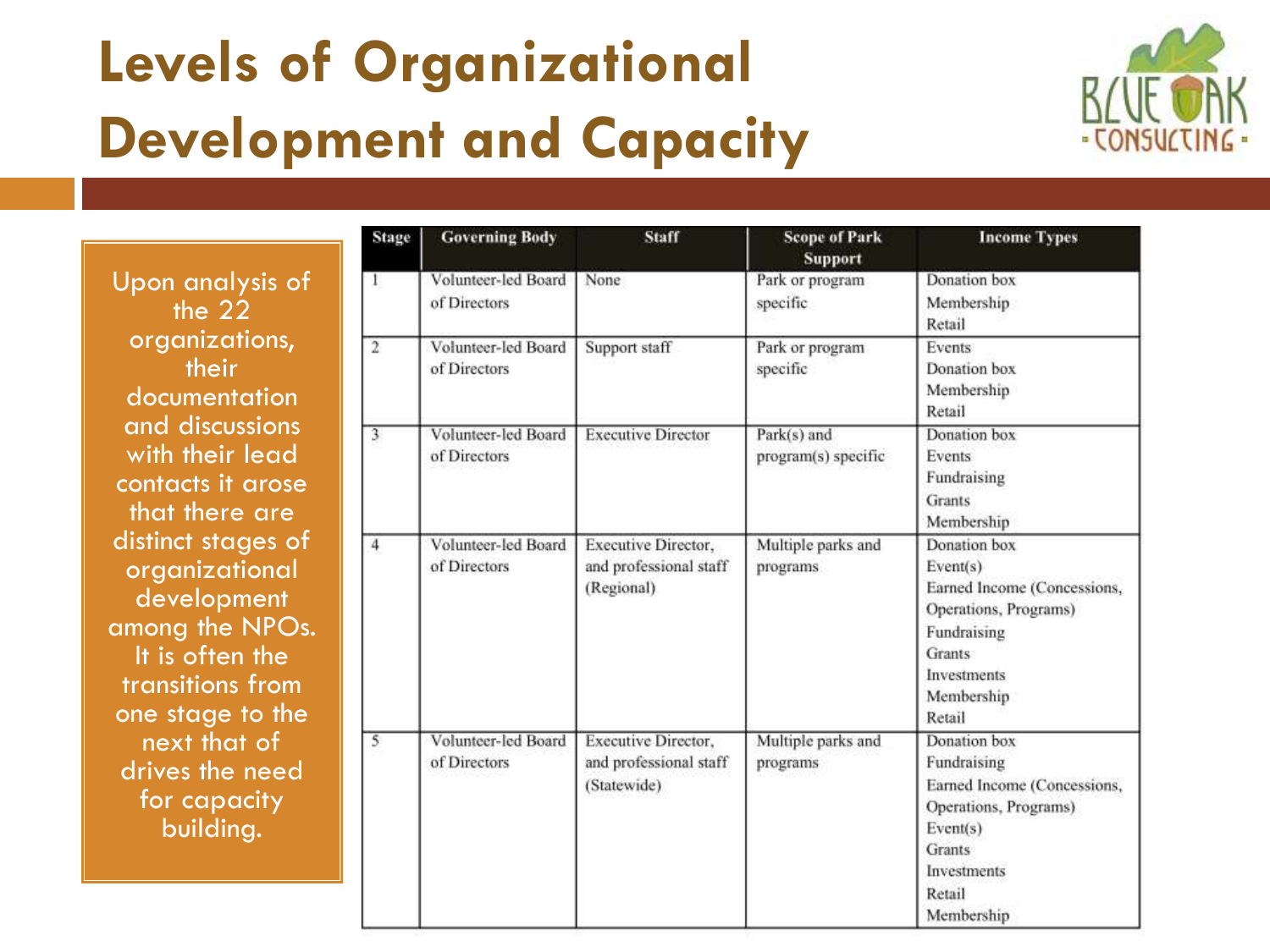## **Organizational Readiness and Best Practices Observations**



- As a sector the NPOs have need for capacity building in governance (board development and training) and financial management
- As a sector the NPOs have a need for capacity building for development and fundraising.

NPOs have a wide array of operations and how they are structured to do their work with DPR. From small, all volunteer groups, to large complex organizations with 153 employees, their operational processes, structures and reporting are directly dictated by specific agreements with DPR, as well as regulatory statues from the State of California, and the IRS.

A critical time in the life cycle of an organization comes when they transition from an all-volunteer-led organization to hiring a first-ever Executive Director (ED)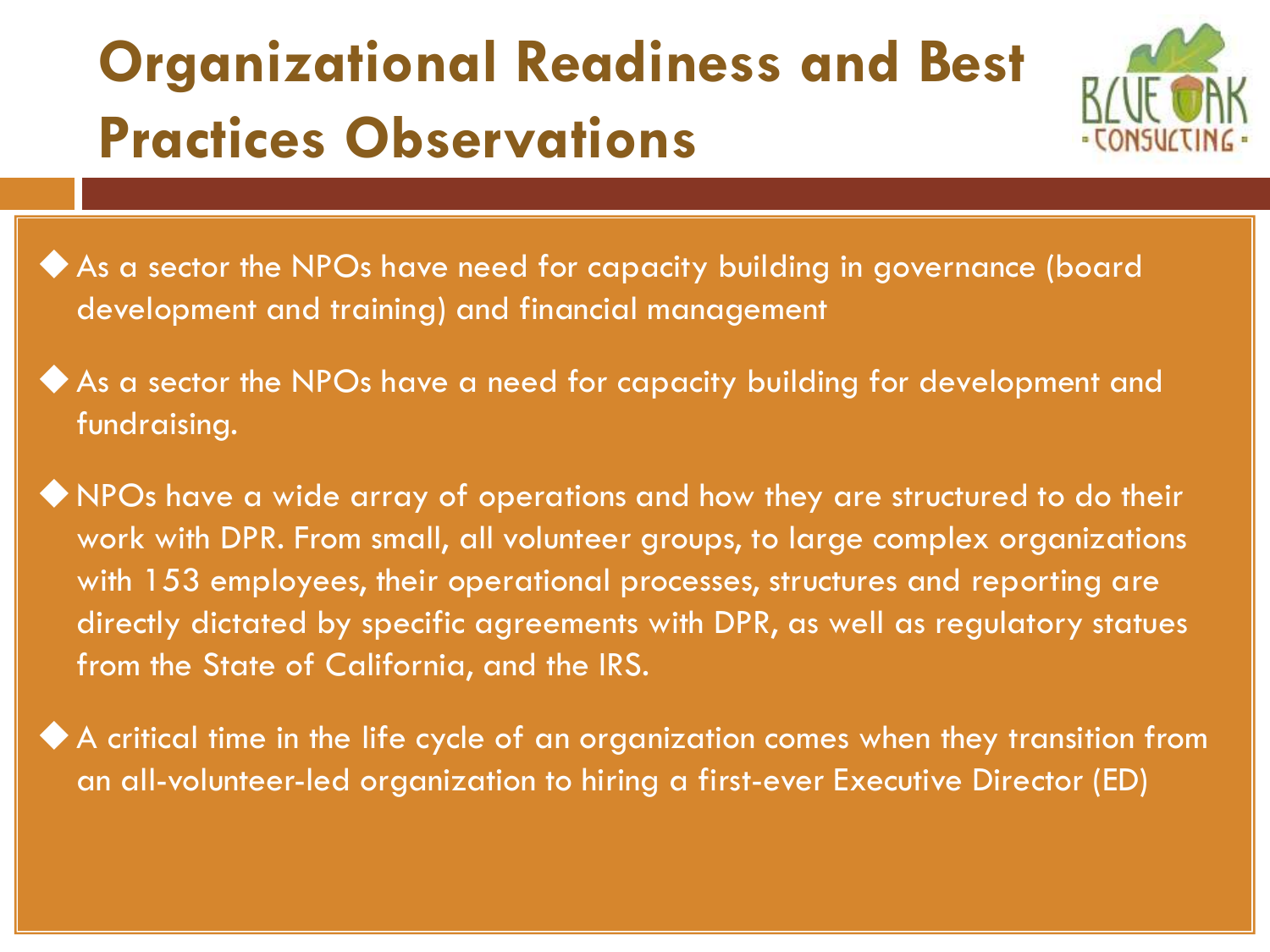

### **Organizational Assessment Summary Survey of Values and Impressions – Section 3B**

The second half of the process for each the 22 groups was to complete as Organizational Assessment Survey, which was completed by organization board members, staff and key stakeholders as well as representatives from their state park partners. The survey was created and distributed by RWWidera Consulting and analyzed by a team from the Center for Nonprofit Management.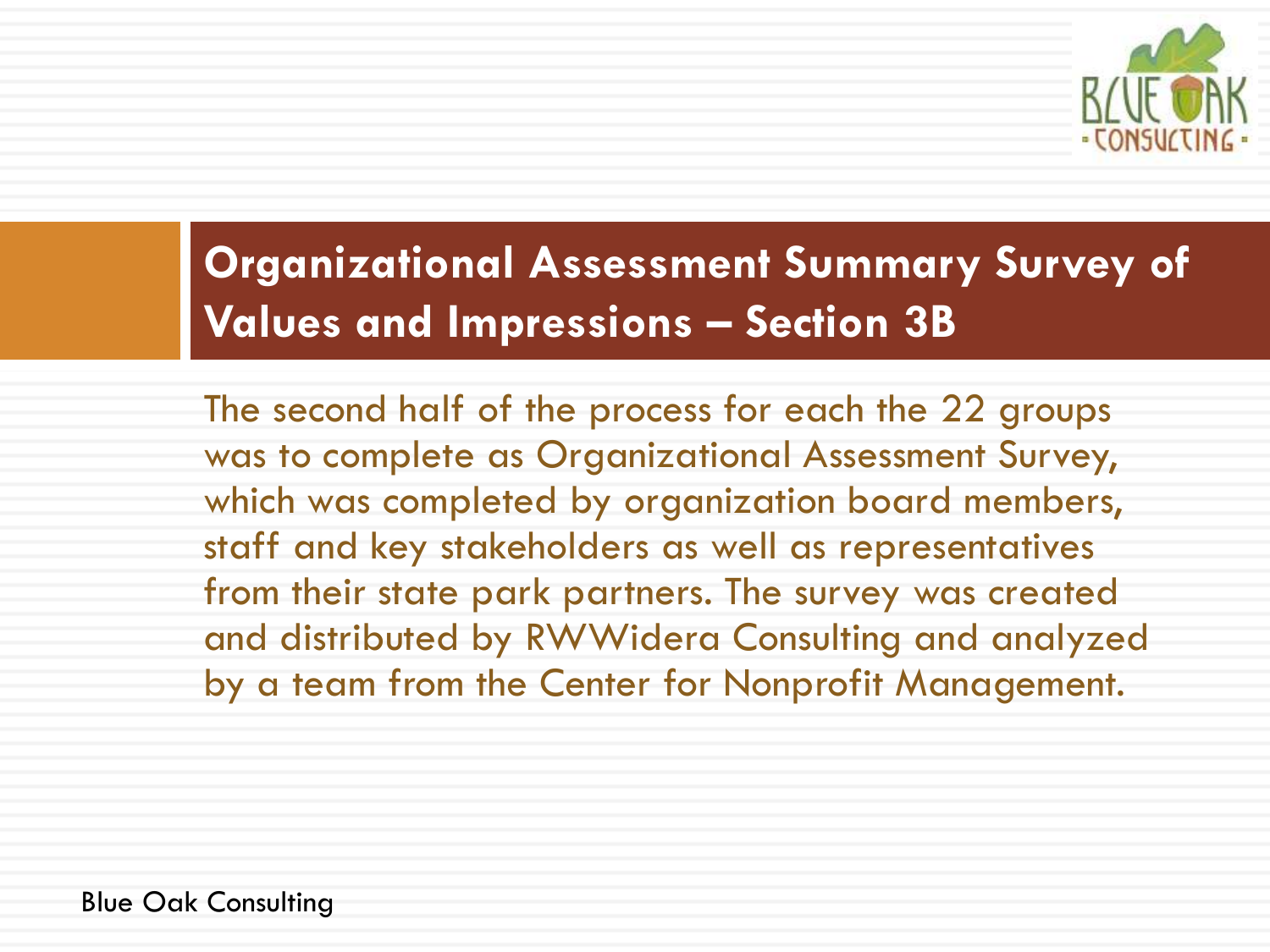# **Survey of Values and Impressions - Participation**



A total of 209 respondents participated from all of the NPOs. This included 138 board members, 24 staff members, 80 stakeholders and 38 staff members from DPR. Each participant was asked to share what they felt were their own strengths, their vision for the future of their organization, and what they viewed to be organization's strengths, weaknesses, opportunities, and threats.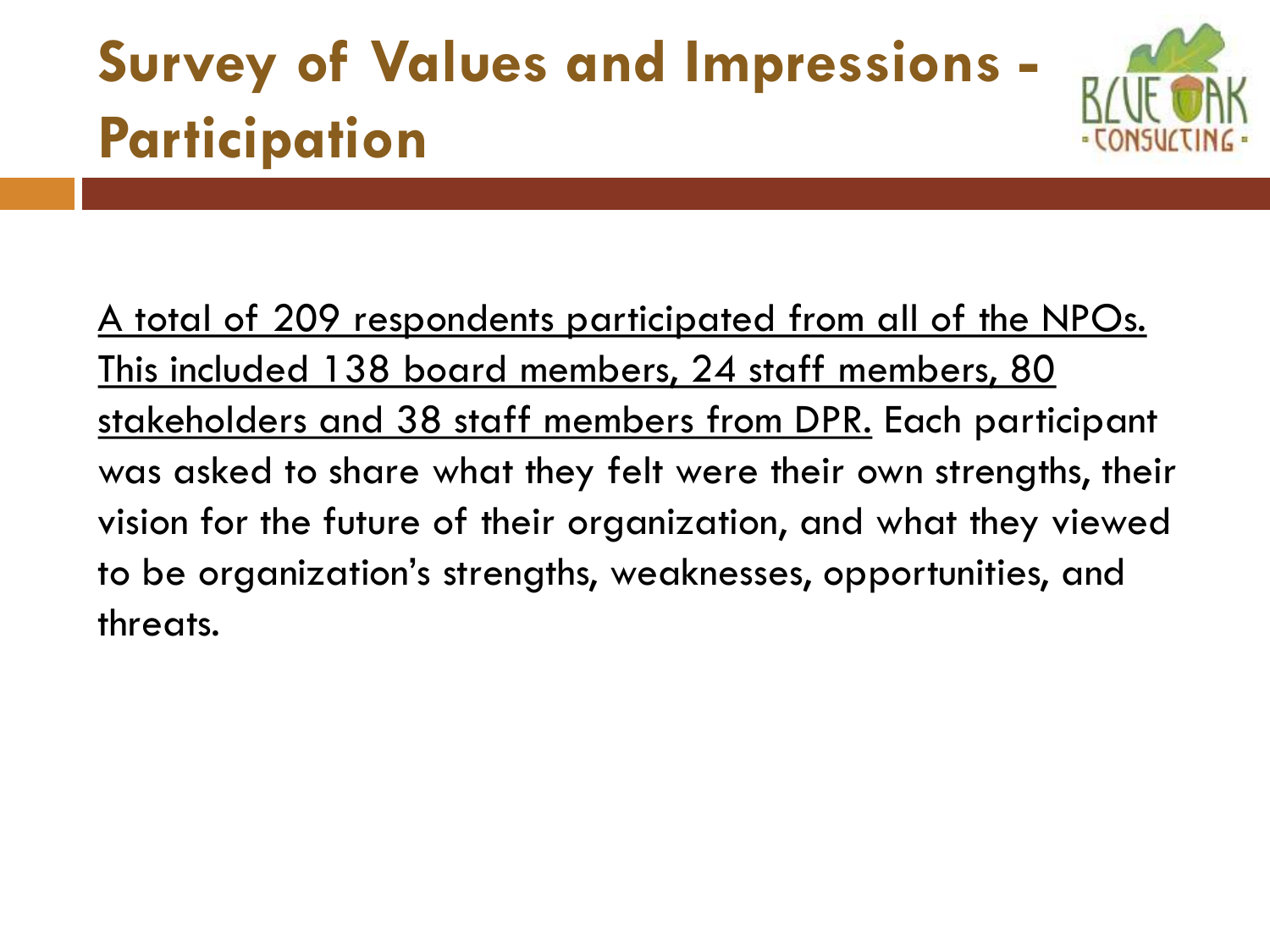## **OA Survey Observations**



- 1. The overall **strengths of each organizations center on people**  staff, board and volunteers – followed by programs and location.
- 2. The most commonly indicated **weaknesses or challenges included visibility and awareness in the community and financial stability**.
- 3. The survey respondents **for the most part were very optimistic and saw a number of opportunities for the future**, including the community around the park, expansion of board and volunteers, increased membership and greater visibility and awareness.
- 4. While some respondents mentioned the threat of natural disasters, **the major threats mentioned were around financial sustainability and recruitment of board members, members and volunteers.**
- 5. The role and relationship with DPR varied among the participants. In a number of the surveys, respondents indicated challenges working with DPR. In some cases, there appeared to be an issue with the staff. However in most cases, the concern was bureaucracy, red tape and slowness. The major concerns were around allocation of funds and time dedicated to the parks in the future. Generally when respondents identified the lack of secure state funding as an issue, they indicated a need to strengthen fundraising. **When presenting their ideal vision, a strong partnership with DPR was mentioned numerous times.**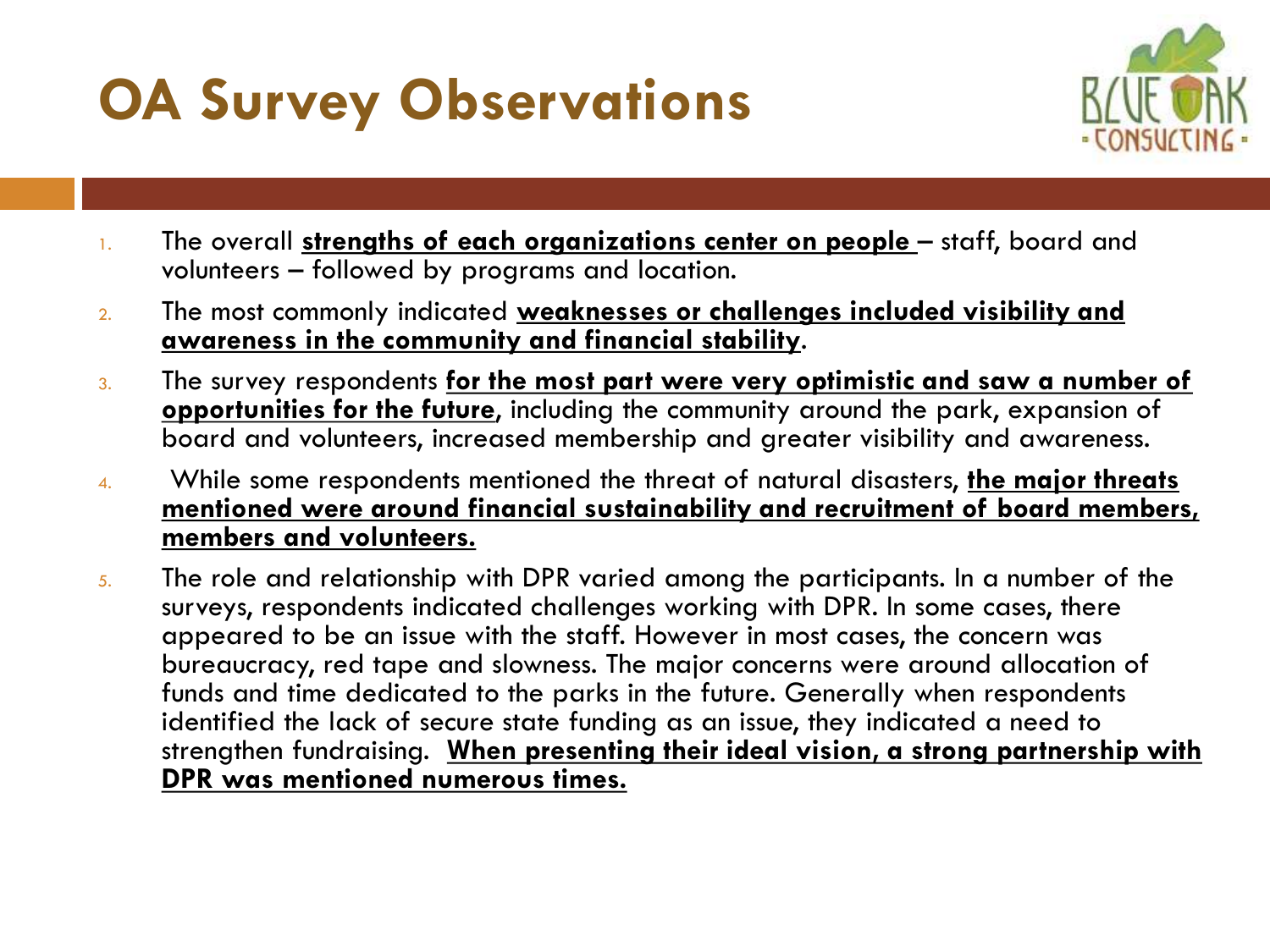



Conclusion – NPOs have a vast and significant impact on California State Parks.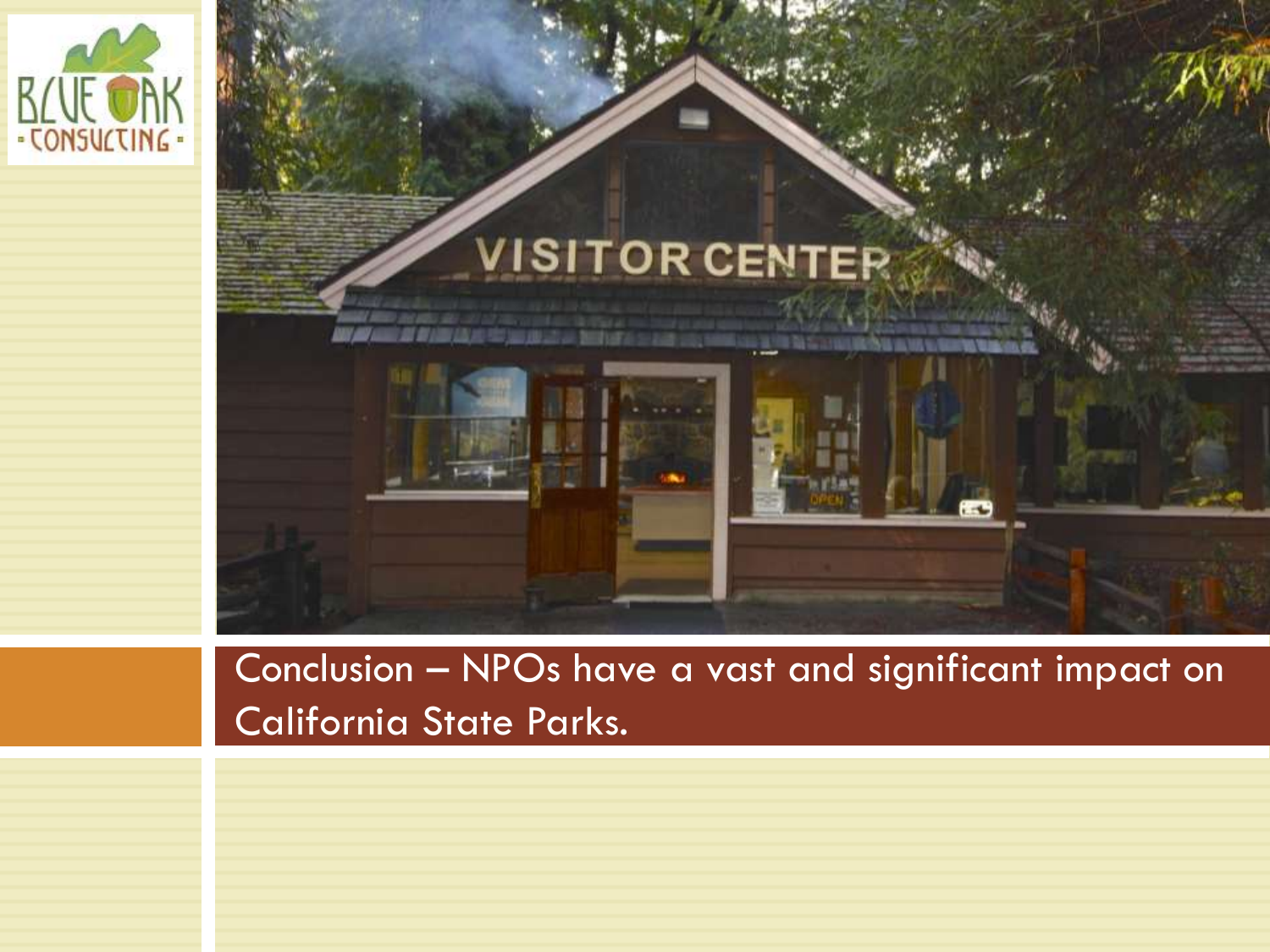



Conclusion – NPOs are working hard to build capacity and do more for California State Parks.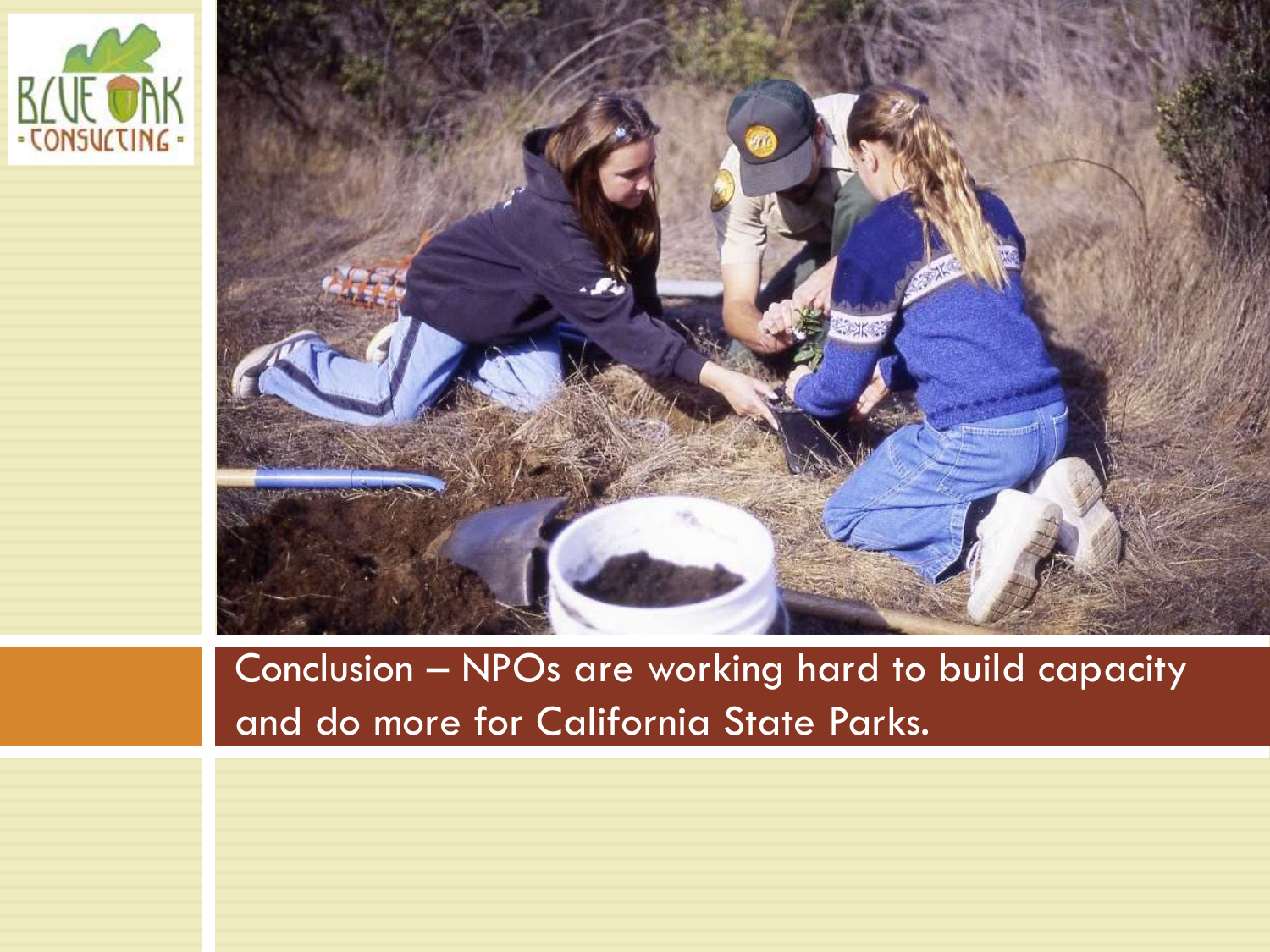



#### Conclusion – there is much more to learn about the role of NPOs and their impact.